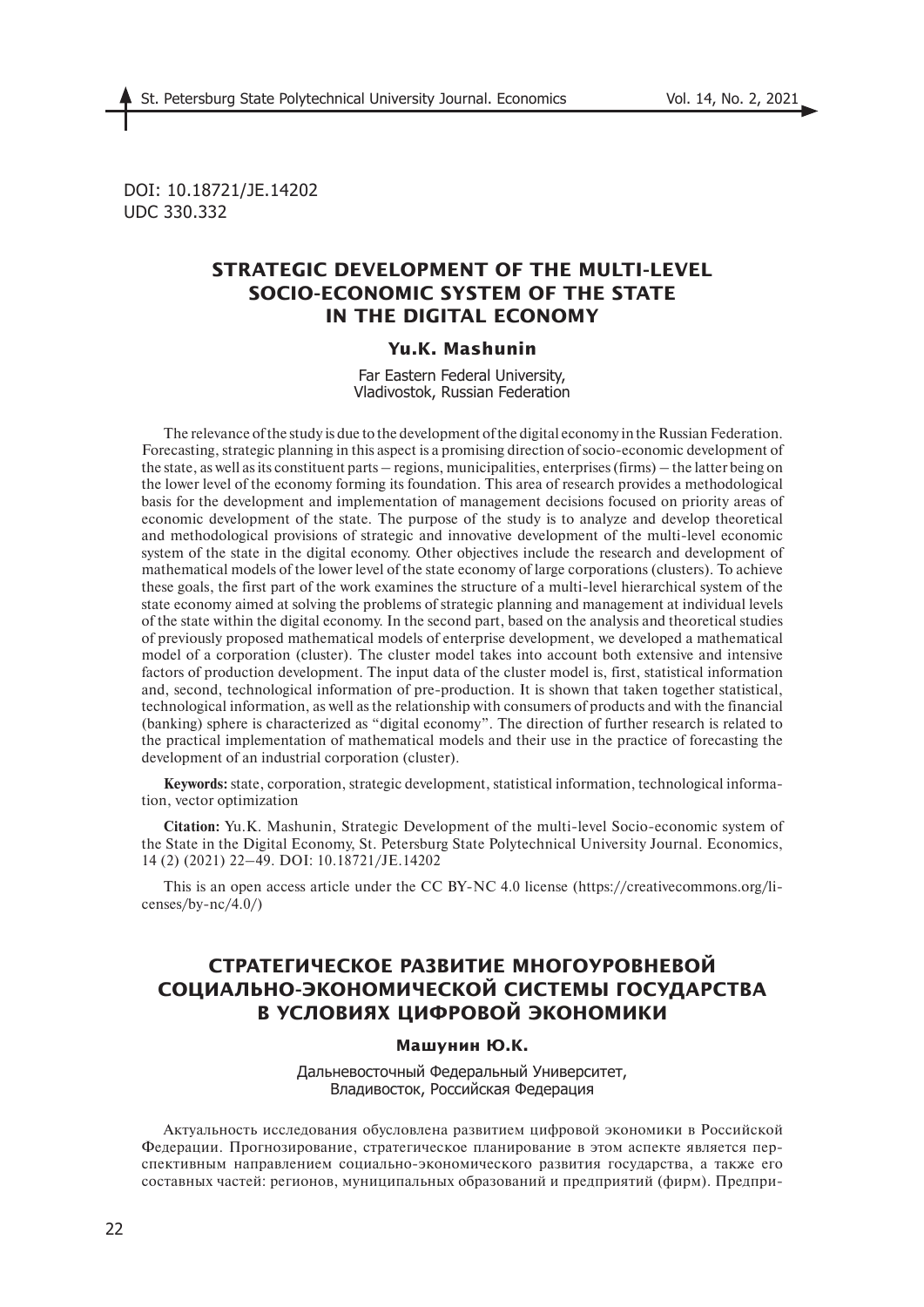ятия находятся на нижнем уровне экономики и которые являются ее основой. Это направление исследований создает методологическую основу разработки, реализации управленческих решений, ориентированных на приоритетные направления экономического развития государства. Цель исследования состоит в анализе и разработке теоретико-методологических положений стратегического и инновационного развития многоуровневой экономической системы государства в условиях цифровой экономики, а также в исследовании и формировании математических моделей нижнего уровня экономики государства крупных корпораций (кластеров). Для реализации этих целей в первой части работы исследованы структуры блоков иерархических многоуровневых систем экономики государства, направленная на решение задач стратегического планирования и управления на отдельных уровнях государства в условиях цифровой экономики. Во второй части на базе проведенного анализа и теоретических исследований раннее созданных математических моделей развития предприятия, мы разработали математическую модель корпорации (кластера). Математическая модель фирмы (кластера) учитывает экстенсивные и интенсивные производственные факторы развития. Входом математической модели кластера являются информация, представленная статистическими органами, а также технологическая информация подготовки производства. Показано, что в совокупности статистическая, технологическая информация, а также взаимосвязь с потребителями продукции и с финансовой (банковской) сферой характеризуется как «цифровая экономика». Дальнейшие исследования связаны с разработкой и внедрением математических моделей в практику прогнозирования развития промышленного кластера.

**Ключевые слова:** государство, корпорация, стратегическое развитие, статистическая информация, технологическая информация, векторная оптимизация

**Ссылка при цитировании:** Машунин Ю.К. Стратегическое развитие многоуровневой социально-экономической системы государства в условиях цифровой экономики // Научно-технические ведомости СПбГПУ. Экономические науки. 2021. Т. 14, № 2. С. 22–49. DOI: 10.18721/ JE.14202

Это статья открытого доступа, распространяемая по лицензии CC BY-NC 4.0 (https://creativecommons.org/licenses/by-nc/4.0/)

#### **Introduction**

Forecasting, strategic planning is a promising direction of socio-economic development of the state and its constituent parts: firms (enterprises), municipalities, regions, which form the basis of the state's economy. This area of research is aimed at forming a methodological basis for the development and implementation of management decisions that are focused on priority areas of social and economic development of the state, which is reflected in related legal documents<sup>1,2,3,4</sup>. The theory of economic management, research objectives<sup>5</sup> as well as strategic development of industrial enterprises, corporations and the adoption of the optimal solutions are given much attention both in foreign countries [5, 7, 9, 12, 24, 28], and in the Russian Federation [1, 2, 3, 14–23, 29–34].

The social and economic processes of state development are quite complex and require a systematic [5, 7, 29], regional-balanced approach to management [6, 12]. Hence, state regulation to support such transformations is particularly important and relevant [30]. The forecast and dynamics of the development of regional and state economy are carried out by constructing mathematical models of both individual enterprises [20–22, 29], and municipalities [30], regions (subjects of the Russian Federation) [30], as well as the state as a whole. The forecast and development of the state economy requires legislative<sup>6</sup> support for decision-making, as well as mathematical [32, 33] software [30], information (including the digital economy [1, 2, 18, 19, 20]), and statistical [30]) support.

<sup>&</sup>lt;sup>1</sup> The Constitution of the Russian Federation: Adopted by popular vote on December 12, 1993, with the amendments of 30.12.2008 No. 7-FKZ. <sup>2</sup> Budget Code of the Russian Federation, Moscow: TK Velbi, Prospect Publishing House, 2010, 215 p.

<sup>&</sup>lt;sup>3</sup> Tax Code of the Russian Federation. Part One [adopted by the State Duma on 16.07.1998, Approved by the Federation Council on 17.07.1998]. Access mode URL: http://www.consultant.ru/document/cons\_doc\_LAW\_19671/

<sup>4</sup> Federal Law of the Russian Federation No. 172-FZ of June 28, 2014 "On Strategic Planning in the Russian Federation". http://www.rg. ru/2014/07/03/strategia-dok.html

<sup>5</sup> Putin's Message on January 15, 2020: all President Putin's proposals to the Federal Assembly http://kremlin.ru/events/president/news/62582

<sup>6</sup> Program "Digital Economy of the Russian Federation" Decree of the Government of the Russian Federation No. 1632-r of July 28, 2017, Moscow. http://static.government.ru/media/files/9gFM4FHj4PsB79I5v7yLVuPgu4bvR7M0.pdf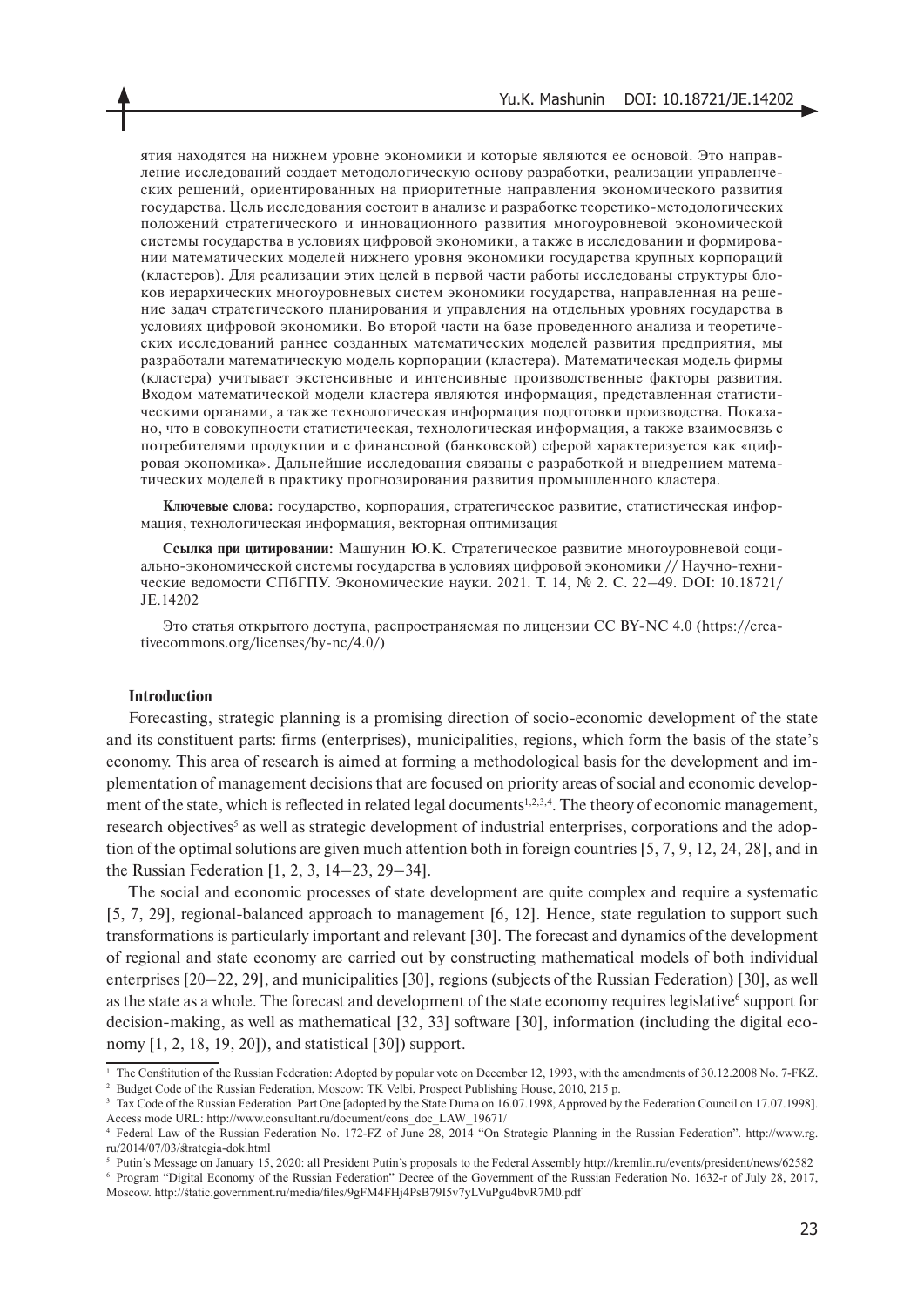The object of the study is a multi-level management system of the state economy, including regions (subjects of the Russian Federation), municipal entities and enterprises (firms).

The subject of the research includes analytical, theoretical and methodological provisions for the strategic and innovative development of the multi-level economic system of the state in the digital economy.

The purpose of the study is to analyze and develop theoretical and methodological provisions for the strategic and innovative development of the multi-level economic system of the state in the digital economy. It also includes the research and formation of mathematical models of the lower level of the state economy of large corporations (clusters).

To achieve this goal, we have divided the work into two parts.

*In the first part* of the work, the hierarchical system (HS) of the multi-level economy of the state is investigated. In the study of the HS management of the state, four levels are considered: enterprises (firms), municipalities, subjects of the Russian Federation (regions), the state, and the world economy. The goals and objectives of strategic planning and management at the appropriate level are considered. We developed a modeling methodology to solve planning and management problems at individual levels of the state's HS within the digital economy.

*In the second part*, a study of the production activity of the company, the lower level of the state economy, is carried out. The functioning of the company is determined by a number of the following indicators: sales (revenue), profit, benefit, profitability. Modeling the development of the enterprise within the framework of modern (with one criterion) optimization methods allowed us to solve one directed development of the enterprise (firm), [21, 22, and 29]. Therefore, the development of economic theory is characterized by the study of the multiplicity of goals (criteria) of firm management [25, 30, and 31]. This class of problems includes multi-criteria (vector) problems of mathematical programming. The development of methods for solving vector problems is presented in [32, 33]. Vector problems and methods of their solution are used to create a high-quality management system, strategic development of industrial production, taking into account statistical, technological information and the digital economy.

*The research methods* are based on the theory of hierarchical systems research, as well as on the basis of economic and mathematical methods, the theory and methods of vector optimization. Methods of statistical analysis, systematization and generalization of the obtained results are used.

*Results and discussion.* The results are presented in three sections: "Management of a multi-level state system within the digital economy"; "Theoretical foundations of mathematical modeling of the development and management of an industrial enterprise: a cluster (the lower level of the hierarchical structure of the state)"; "Theory and methods of vector optimization as mathematical support for modeling in the digital economy of the state".

### **1. Managing the multi-level system of the state within the digital economy**

The functioning of state authorities related to the management of the economic and social development of the state includes relations between the central governing bodies of the state, the subjects of the Russian Federation (regions), and municipalities, which are an integral part of the national policy of the state. In this aspect, we will adhere to V.I. Lenin's definition of politics as a "concentrated expression of the economy"7 . This implies concentrated activity of the state's governing bodies in the conditions of the global environment of competing states.

The implementation of the state's economic policy is reflected in a certain system of indicators. These economic indicators are used as the goals of the socio-economic development of the state when solving problems in the implementation of these goals. The system of economic indicators and related goals is represented by the Types of Economic Activity (TEA). The objectives of the state's economic policy are reflected in the legislative, administrative, and economic laws and measures implemented by the central, constituent entities of the Russian Federation, and local authorities. The organizational structure of the

<sup>7</sup> Lenin V. I. Complete collection of works, 5 ed., vol. 42, p. 278.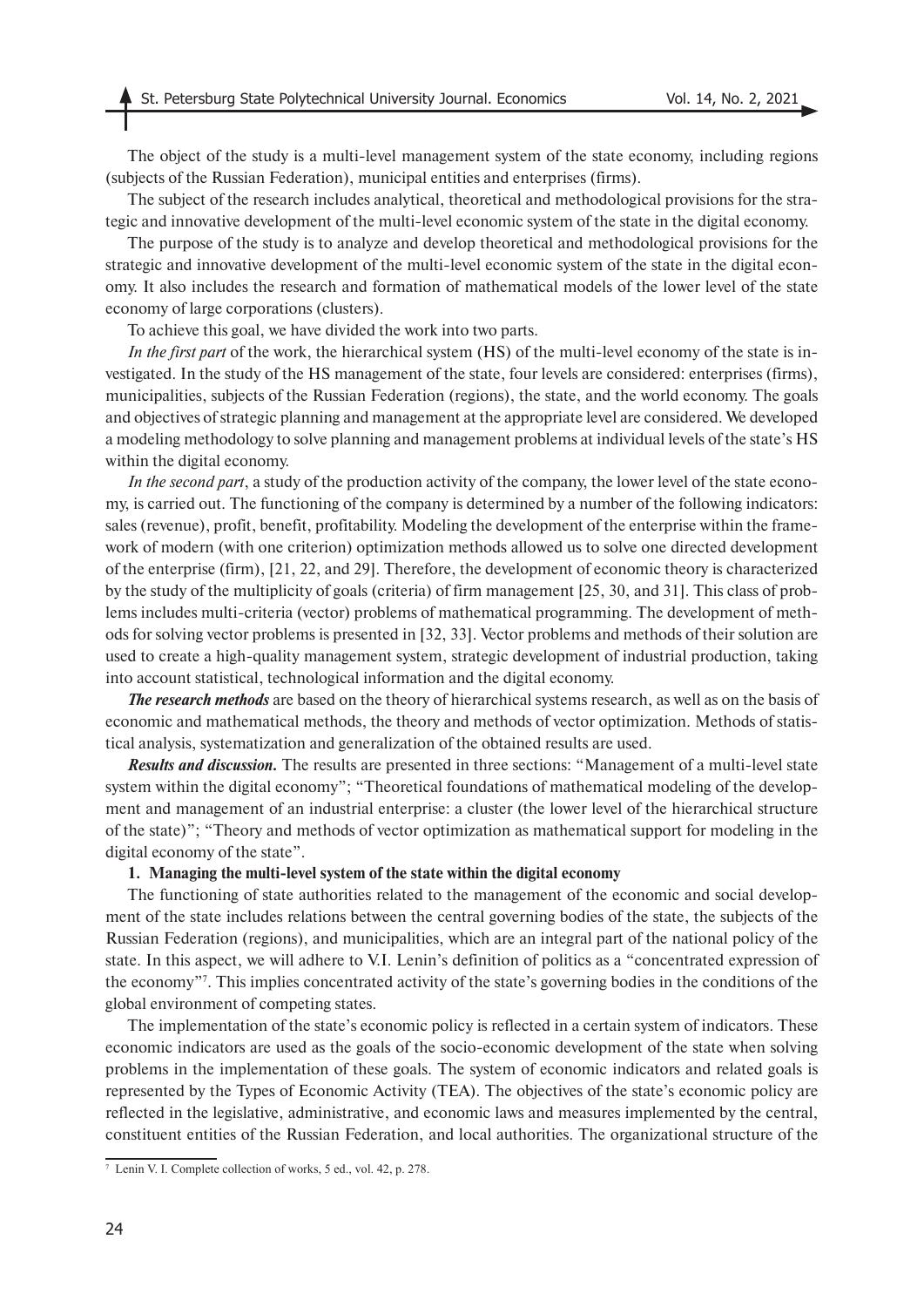

Fig. 1. Goals, tasks of management in a multilevel hierarchical system of the state in a digital economy

multi-level HS of the state economy is aimed at solving the problems of current, strategic planning and management at individual levels of the state in the digital economy (Fig. 1).

The goals of the current, strategic planning and management of the state's HS, presented in Fig. 1, include four levels: enterprises (firms), municipalities, regions (subjects of the Russian Federation), the state and the added level of the world economy.

The top level of the HS represents the highest management subsystem, which forms information for decision-making associated with international organizations, and coordinates the development of foreign trade operations of various countries. Coordination of foreign trade operations is carried out when solving the problems of balanced and mutually beneficial trade in dynamics. As a result of the decision, the amount of profit (income) is determined:  $X_g$ ,  $g = 1$ ,  $G$ , which the  $g \in G$  state will have when selling the corresponding goods to other countries.

• *At the highest level of state HS* management, we consider management subsystems, whose activities are related to the management of the economy of their countries. The target orientation of this level is determined by the most complete satisfaction of the material and spiritual needs of the population of the state, the growth of its standard of living (i.e., according to the Maslow model: the implementation of the first and second needs – physiological and safety). As a result, the public administration subsystem forms a vector of aggregated Types of Economic Activity (TEA) by industry:  $o = 1, O_g$ , including exports that could be mastered by this state:  $X_{og}$ ,  $o = 1, O_g$ ,  $g \in G$ . The received data is reported to the regional level.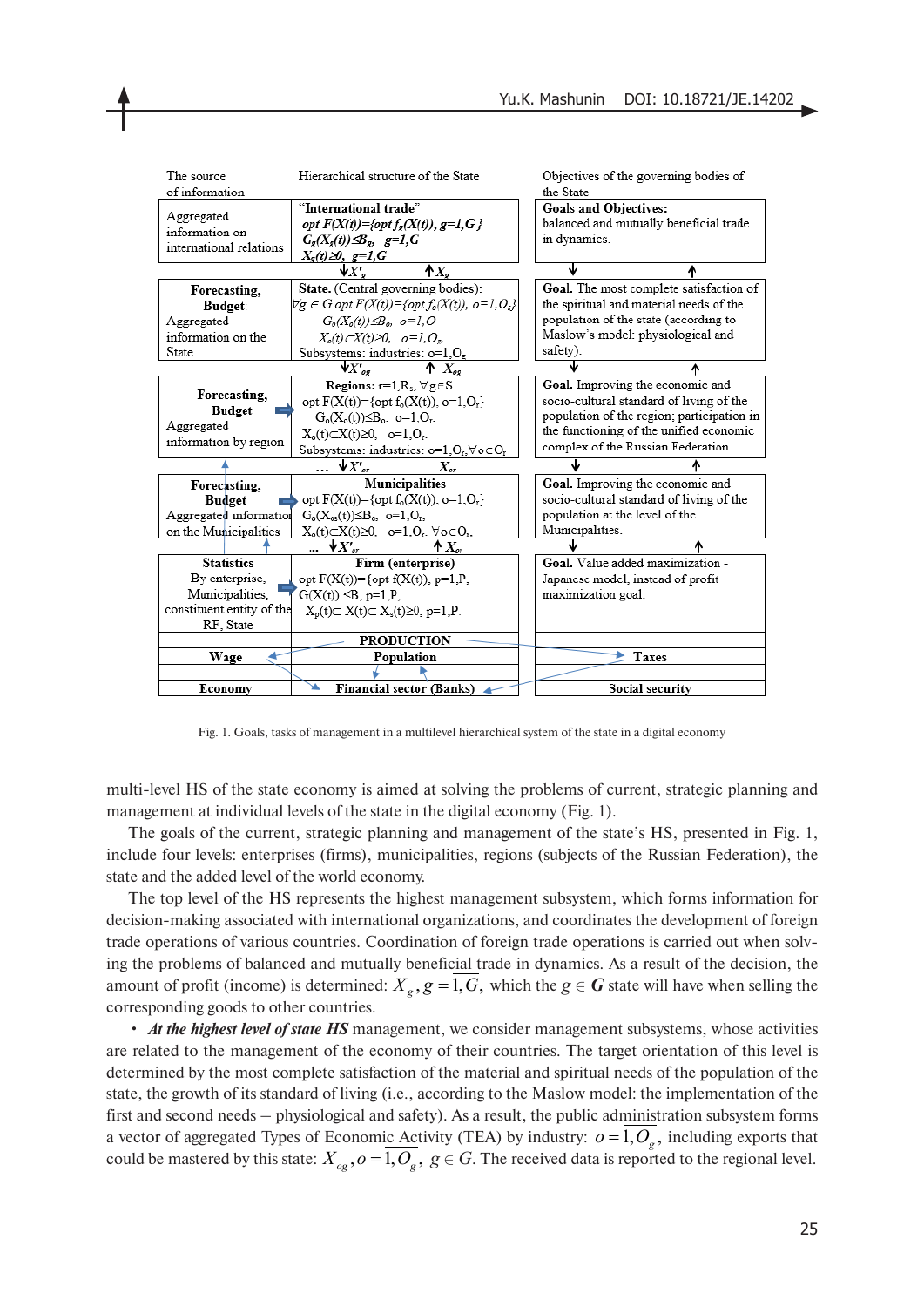• *At the regional (second) level of government*, the mechanism of forecasting, planning and management is aimed, firstly, at improving the social and economic standard of living of the population of the region, and secondly, at participating in the all-Russian division of labor, as the functioning of a single economic complex of the Russian Federation with mutual benefits. The development of the region due to the intensification of the development of industry, the agricultural production should be carried out taking into account the rational use of natural resources and the development of resource-saving technologies. Regional current, strategic planning and management should be based on the production and economic activities of individual firms (enterprises) and their associations, which are the main suppliers of the region's products. The growth of the population's well-being is closely related to the growth of labor productivity and the increase in the volume of products produced in the region, quality improvement, competitiveness [6]. The above-stated global goals, assessments of the development of the region in the process of implementing production tasks, are divided into industry-level goals, which, in their essence, represent the solution of large sets of tasks.

• *At the municipal (third) level of government*, the forecast, planning and management is aimed at improving the social and economic standard of living of the local government population.

In the Constitution of the Russian Federation, Article 12 states "Local self-government is recognized and guaranteed in the Russian Federation. Local self-government within the limits of its powers is independent. Local self-government bodies are not part of the system of state authorities".

It should be understood that it is in the municipalities, along with military facilities, that all industrial and agricultural enterprises are concentrated, which:

first, create the economic base for the development of the state's economy and the economic potential for the future development of the state;

secondly, it is these enterprises that determine the main tax revenues and form the revenue part of the budget of the Russian Federation, which determines the socio-economic development of the state, its protection.

With this in mind, we would like to see municipalities (MO) more actively participate in state activities. President V.V. Putin in his speech<sup>8</sup> said that currently only  $1\%$  of the total tax revenue remains in the Ministry of Defense. It is advisable to raise its level to 5%. Unfortunately, the progress on this issue has stalled. Each enterprise (firm), according to the legislation, pays taxes for the year, the size of which is approximately 20–25% of annual gross receipts. Thus, in an implicit form (de facto), the state owns 20–25% of fixed assets, and is obliged to supervise their safety, and better yet, their growth. If the local government were to transfer the state functions (de jure) related to the control of tax receipts (the Federal authorities will naturally collect taxes, as they do now), the level of tax receipts would increase, and as a result, the living (socio-economic) level of the population would increase. Moreover, if the level of tax collection exceeds some average level for the state, then part of the exceeded amount of taxes should remain at the disposal of the Ministry of Defense. And this is possible only when each enterprise of the Ministry of Defense increases the volume of production, as a rule, due to the growth of labor productivity.

*At the level of (fourth) management of the firm* (enterprise), the target orientation is determined by increasing the economic standard of living not only for shareholders, but also for all participants in production, who are represented by engineering, production, and management personnel. All participants in production equally form the profit of the firm (enterprise) and the maximum increase in labor productivity is only possible in their joint effort. The analysis of the company's production activity, theory, and software for the strategic development of the company (industrial cluster) using statistical information and the digital economy is the basis of this article [18–21, 29, 31].

*Statistical information* at the enterprise (firm) level is the source information, i.e. the base of the digital economy.

<sup>8</sup> Putin's Message on January 15, 2020: all President Putin's proposals to the Federal Assembly http://kremlin.ru/events/president/news/62582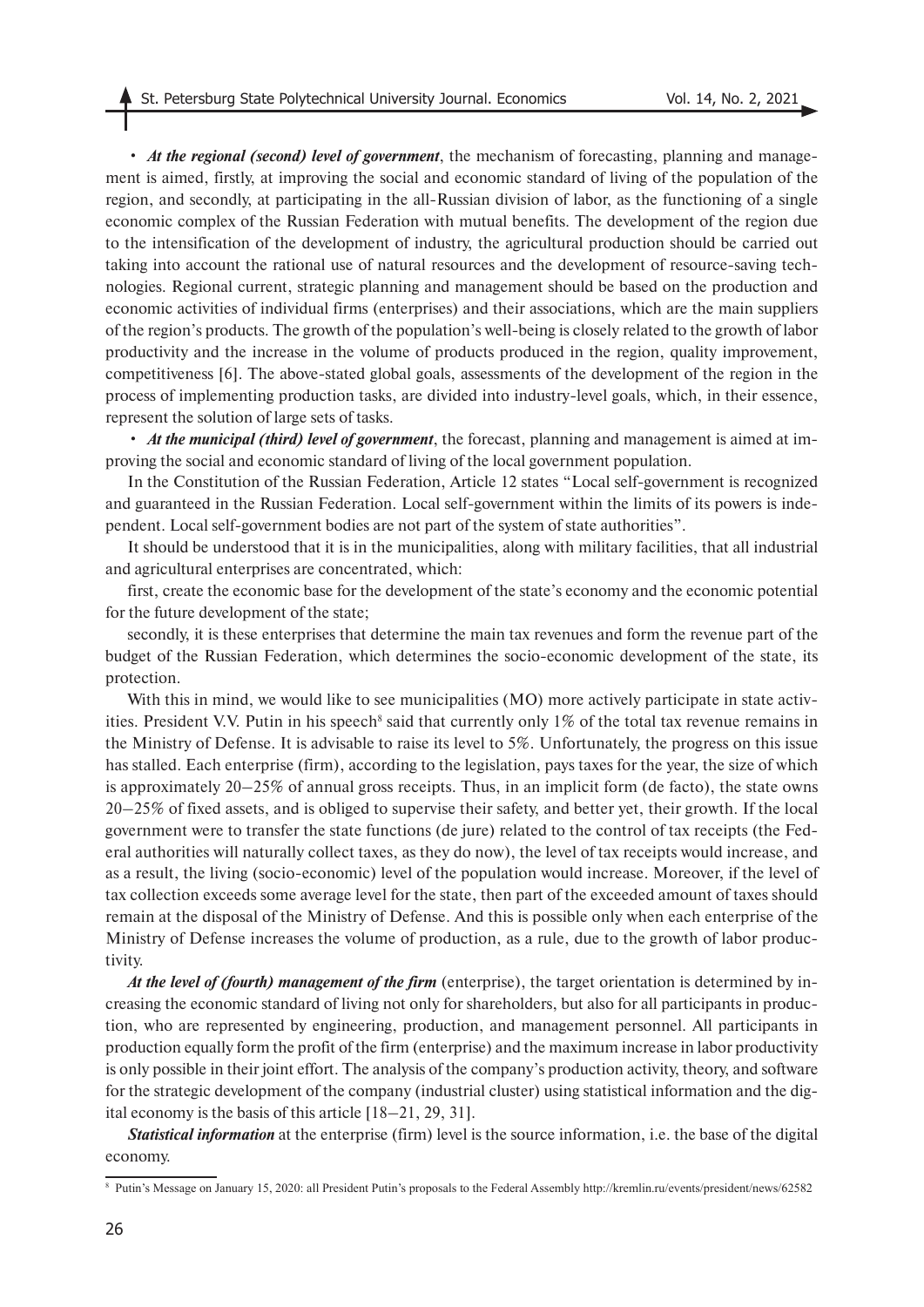Statistical information is generated from three sources: first, from consumers who are engaged in the material and technical support of production; second, from manufacturers who implement technological processes of production organization; and third, from manufacturers who sell manufactured goods and services. In accordance with the decision of the Board of the Eurasian Economic Commission of September 3, 2013. No. 185 "On Approval of the list of Statistical indicators of Official Statistical Information provided to the Eurasian Economic Commission by the Authorized Bodies of the Member States of the Customs Union and the Single Economic Space", [34], all enterprises annually (quarterly) submit a number of macroeconomic indicators.

The main one is the Gross Domestic Product (in current prices), which includes information: quarterly, annual by type of economic activity (Appendix 1 in [34]), by institutional sectors (appendix 2 in [34]), by elements of end use (Appendix 3 in [34]), by elements of income (appendix 4 in [34]). These and other indicators, distributed across the entire state HS, are the digital economy. The information database is further used in the analysis of the development of the enterprise, the municipality, the region and the state as a whole.

**2. Digital economy.** Electronic (digital, web, Internet) economy is economic activity based on digital technologies (quote from Wikipedia) [1]. Within this definition, "it is not so much about the development and sale of software, but about electronic goods and services produced by e-business and e-commerce" [2, 18–21]. Hence, the digital economy cannot exist without the real and raw materials sectors, without production, which turns raw materials into products, without agriculture and without transport, delivering raw materials to the factory, products to the warehouse and goods from the warehouse to the store or to your home [1, 2]. Thus, the digital economy is not a complete economy, but its part, consisting of electronic goods and services. It is more correct to say not "digital economy", but the digital sector of the economy. Let's try to define the digital economy [30].

*The "digital economy" is an information representation on paper and, above all, on electronic media: firstly, of all material resources (which include: land resources, manufacturing enterprises, firms, goods (including the process of creation and implementation), financial (including banks) and government organizations), and, secondly, of the population with its financial capabilities, which (material resources and population) together dynamically change in space and time.*

To form the informational display of the "Digital Economy", digital technologies or software have been developed, which represent technologies for collecting, storing (database), processing, searching, transmitting and presenting large-volume data. These information technologies for data collection and transmission are presented in general form (arrows) in the lower part of Fig. 1.

## **3. Theoretical foundations of mathematical modeling of the development and management of an industrial enterprise: cluster**

## *3.1. Analysis of modern economic and mathematical models of the firm development*

There are different mathematical models developed for an assessment of behavior of firms in society, formations of the purposes and tasks of the organization of management. The following models are currently used in the theory: maximizing profit, maximizing sales volume, maximizing growth, administrative behavior, the Japanese model directed on maximizing value added [29, 30].

*The traditional firm theory* recognizes that the behavior of a firm is defined by its only desire of maximizing profit (*model 1*).

*The model of maximizing sales volume* is the most widely known alternative of the model of maximizing profit. The model of maximizing sales is formed in two options: with criterion of maximizing sales under the condition of restricted resources (*model 2a*), and with criterion of minimizing prime cost while some volume of economic indicators is restricted (*model 2b*).

*The model of maximizing growth* (*model 3*) is characterized by a strategy with the cornerstone in continuous growth: long-term increase in production and sales [30].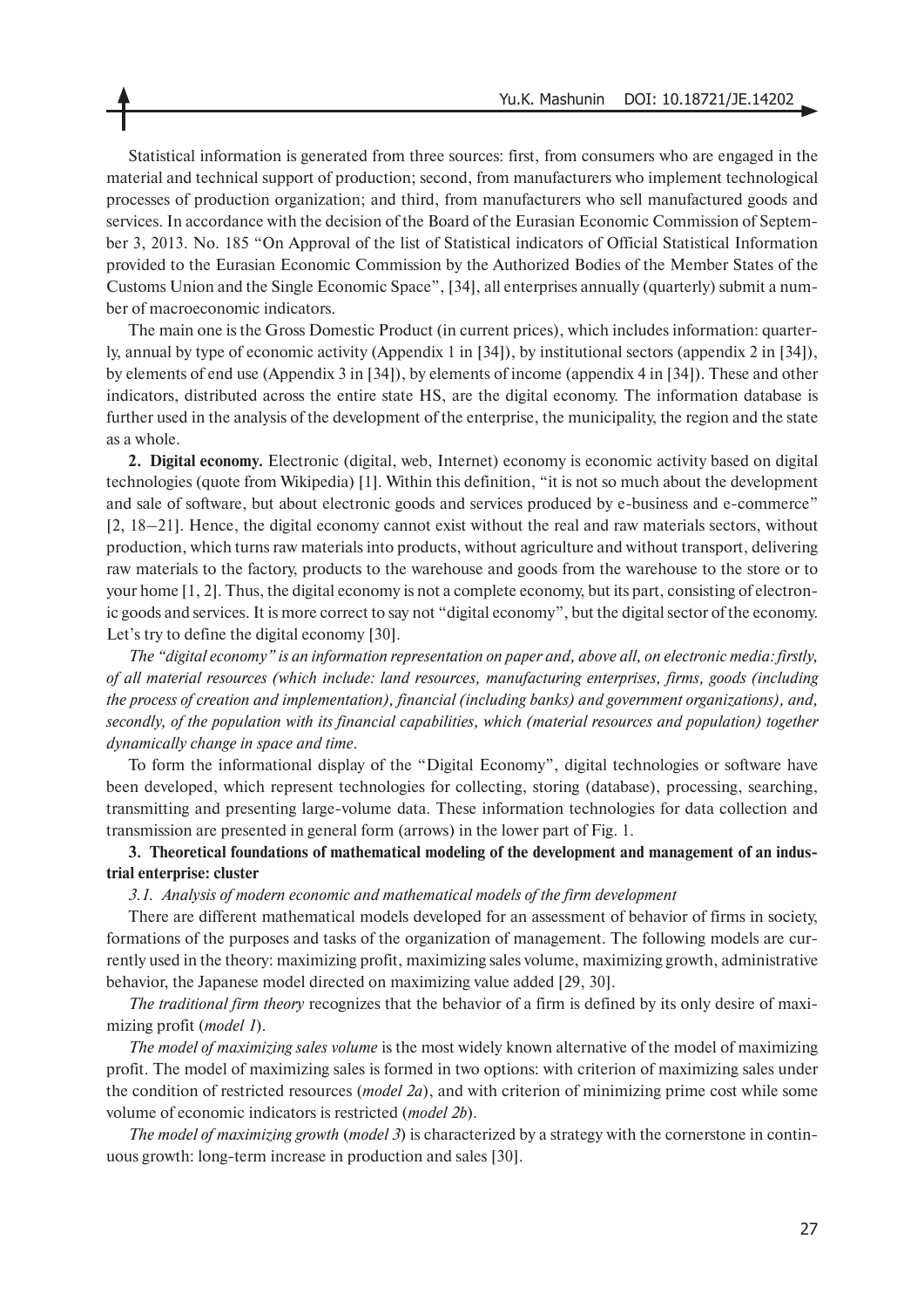*The management theory of firm* claims that the economic behavior of a firm is defined not by its owners, but the managers who have a purpose of maximizing sales volume and profit because of the income. The model of administrative behavior (*model 4*) includes the model of administrative benefit, the model of administrative prudence and the agency model [9].

*The model of maximizing value added* is a Japanese model (*model 5*) defined by that the value added is calculated as a difference between sales to the company for a certain time point and expenses (costs) of the goods of service acquired at external suppliers. Thereby the value added includes work, management, the capital, costs of profit. Such an approach implies that each worker and the shareholder of the firm maximizing value added knows that irrespective of economic conditions the priority has to be given to constant investments into capacities and the equipment, into researches and development, into development of the market. If there is a need to reduce remuneration to workers, the salary of the senior administrative personnel is reduced first. Japanese automakers and other companies, despite of economic conditions, seek to maximize value added in such a way year after year [30].

The emergence of such a variety of models indicates that none of them can adequately reflect the real life situations, which arise in practice of enterprise management. This results in new approaches (models) to the management of enterprises.

*The economic theory of multiple goals* stems from the fact that a firm has not one goal (sales, profit, growth), but a set of goals, which is a counterweight to single-criteria goals. Currently, a firm is a complex corporate system in which the organizational structure characterizes the hierarchy of subjects and objects of management. This management hierarchy corresponds to a hierarchy of interests and goals. First, the top management's interest is to increase the firm's prestige, improve its economic performance, and ensure its stability and sustainability. Secondly, it is in the interest of shareholders to raise higher dividends. Thirdly, managers' interest is aimed at improving their social status, making a good career, and ensuring income growth. Fourth, the interest of wage earners is to raise wages, get good working conditions, and improve their skills, professional growth, and so on. In the development of this direction, an approach based on a multi-purpose mathematical model is proposed. It is used in modeling the annual, strategic (long-term) development plan of the company.

#### *3.2. Creation of mathematical model of the production plan of firm development*

Currently, as it was stated above, there are some alternative mathematical behavior models of firms. We will unite the purposes of all models in the form of a vector of criteria. We will consider the restrictions of each model. We will present a vector of criteria and the restrictions in the form of a mathematical model, which represents a vector problem of mathematical programming.

*Creation of mathematical model* of the annual (strategic) plan of a firm assumes formation: a vector of variables, a vector of criteria (purposes) and restrictions imposed on the functioning of the firm [29, 30].

*Vector of variables.* Let us introduce a vector of variables:

$$
X(t) = \left\{ x_j, j = \overline{1, N} \right\},\,
$$

where each component  $j \in N$  determines the type  $j = 1, N$  and the volume  $x_j(t)$  of products, which included in production in the planned year of  $t \in T$ . *N* is a set of indices of types (nomenclature) of products, works, and services. Restrictions of  $u_j(t)$ ,  $j \in N$  are imposed on the production variables  $x_j(t)$ ,  $j \in N$ : they determine the probable volume of production of the j<sup>th</sup> type. The values of  $u_j(t)$ ,  $j \in N$ , as a rule, are obtained by the marketing department of the firm which conducts a research of the commodity market:

$$
x_j(t) \le u_j(t), j = \overline{1, N}.
$$

*Vector of criteria* which defines the functional objectives of the firm.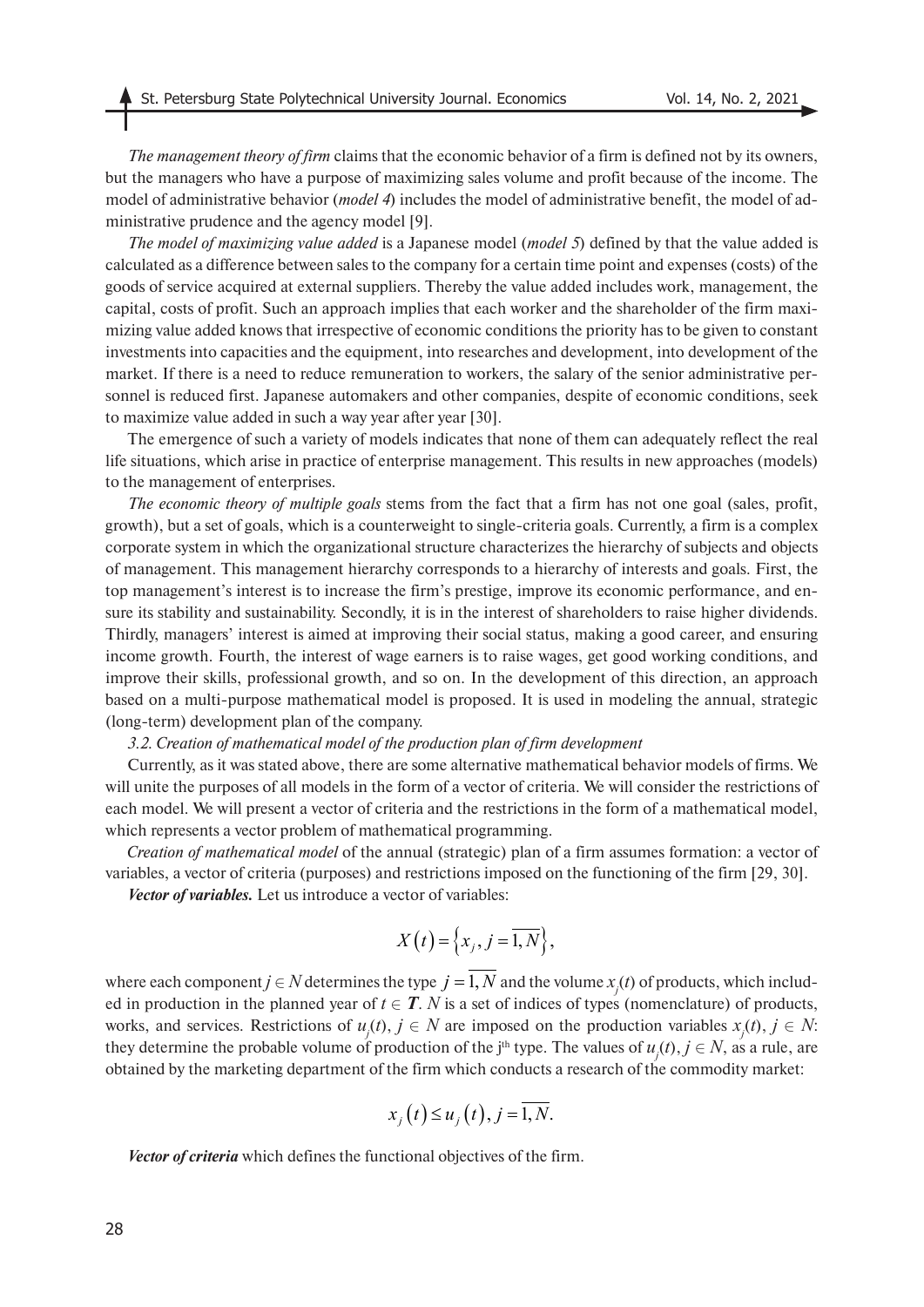The firm production is characterized by a set of  $K$  technical-economic indicators. Let us represent the functional dependence of a  $k \in K$  economic indicator on the output of  $X(t)$  using  $a f_k(X(t))$  function, in the assumption that such functional dependence exists and is linear, i.e.:

$$
\forall k \in \mathbf{K}, f_k(X(t)) = \sum_{j=1}^N c_j^k x_j(t),
$$

where  $c_j^k$  is a value of the  $k^{\text{th}}$  economic indicator (criterion) characterizing a unit of the *j*<sup>th</sup> production type,  $j \in N$ . In general, let us present a set of the indicators by a vector function:

$$
F(X(t)) = \left\{ f_k(X(t)) = \sum_{j=1}^{N} c_j^k x_j(t), k = \overline{1, K} \right\}.
$$
 (3.1)

Let us divide the whole set of the *K* criteria into three subsets  $K_{1}$ ,  $K_{2}$ ,  $K_{3}$ .

*The first*  $K_i$  *subset:*  $F_i(X(t)) \subset F(X(t))$  depends on organizational structure of the enterprises (the neoinstitutional theory). It is supposed that the firm consists of  $Q - a$  set of local enterprises (divisions), at each of them the development purposes functionally depend on the  $f_q(X(t)),\,q\in\bm{Q}$  output of this  $q^\text{th}$  enterprise. Each  $q^{\text{th}}$  enterprise is presented by a set of criteria of  $\pmb{K}_q, q \in \pmb{Q}$ :

$$
f_q(X(t)) = \left\{ f_{kq}(X(t)), k = \overline{1, K_q}, q \in \mathbf{Q} \right\}.
$$

If  $Q = 1$ , then is a standard definition of the firm. A set of criteria (purposes) of all enterprises is presented by a vector function:

$$
F_1(X(t)) = \left\{ f_q(X(t)), q = \overline{1, K_1} \right\}, K_1 = Q, K_1 \subset K.
$$

*The second*  $K_2$  *subset* defines the purposes of the firm in general: it is the highest managing subsystem. Each criterion  $k = 1, K_2$  includes the corresponding indicators of all local subsystems and contains the nomenclature, volumes, technical and economic indicators of the products produced by the corporation as a whole:

$$
F_2(X(t)) = \left\{ f_k(X(t)), k = \overline{1, K_2} \right\}, K_2 \subset K.
$$

The vector of  $F_2(X(t))$  includes sales volumes of the made production, profits, value added, etc. It is desirable to maximize these indicators.

*The third*  $K_3$  *subset* includes economic indicators related to costs that are desirable to minimize:

$$
F_{3}\big(X(t)\big)=\big\{f_{k}\big(X(t)\big),k=\overline{1,K_{3}}\big\},\,K_{3}\subset K.
$$

Indicators (criteria)  $F_3(X(t))$  characterize the minimization of material and labor costs, which together determine the cost of production. Economic indicators (criteria)  $K_{2}$ ,  $K_{3}$  represent the system characteristics of the corporation (firm). They determine the relationship between the firm and the society:

$$
K_1 \cup K_2 \cup K_3 = K,
$$

where  $\boldsymbol{K}$  is the set of indicator (criteria) indices of the firm development in general.

*The restrictions* that are imposed when developing a plan include two groups. The first (main) group of restrictions is related to resource (technological) costs. They include restrictions on production capacity, labor, and material and technical resources. The second group of restrictions is determined by the planned indicators, which in the very least need to be obtained.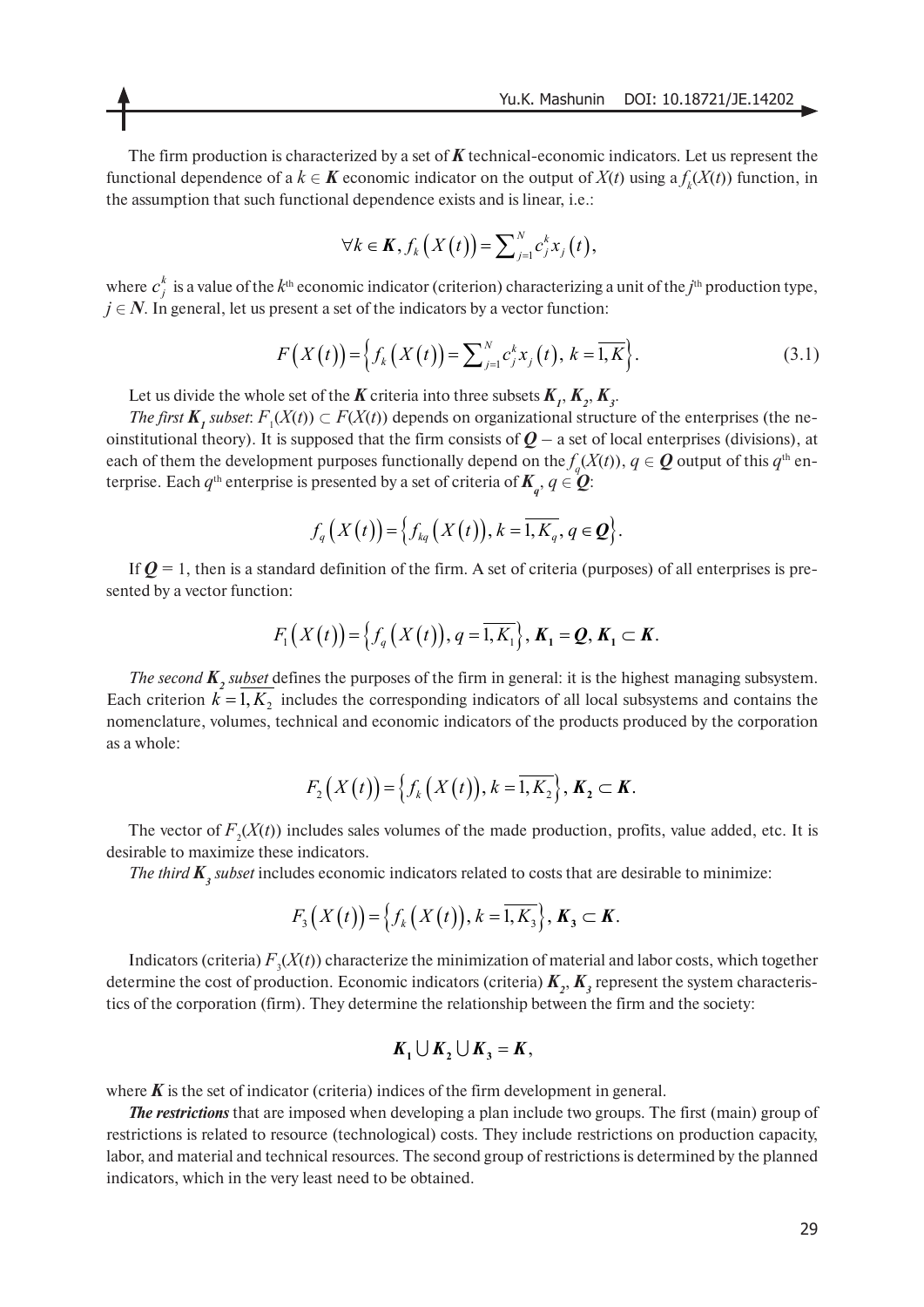Resource restrictions. We assume that the dependence of resource costs on the volume of goods produced  $X(t) = \{x_j, j = 1, N\}$  is linear:

$$
\sum_{j=1}^{N} a_{ij}(t) x_j(t) \le b_i(t), i = \overline{1, M},
$$
\n(3.2)

where  $a_{ij}(t)$ ,  $i = 1, M$ ,  $j = 1, N$  is a norm which characterizes the quantity of the  $i$ <sup>th</sup> resource necessary for production of a unit of the *j*<sup>th</sup> product type.

The set of indices of resources *M* includes:

a set of material resources  $M_{\text{max}} \subset M$ , which characterizes the materials, semi-finished products, etc., used in production;

a set of labor resources  $M_{tr} \subset M$  involved in production;

a set of funded resources (capacities)  $M_f \subset M$  in the period  $t \in T$ .

Similarly, (3.2) presents the costs of the  $i<sup>th</sup>$  resource of the  $q<sup>th</sup>$  division:

$$
\sum_{j=1}^{N} a_{ij}^{q}(t) x_{j}(t) \leq b_{i}^{q}(t), i = \overline{1, M_{q}}, i = \overline{1, Q},
$$

where  $b_i^q(t)$ ,  $i = 1, M_q$ ,  $i = 1, Q$  is the value of the *i*<sup>th</sup> resource which is available in the  $q$ <sup>th</sup> division of the enterprise for the planned period.  $M_q^{}$  is a set of resources types which are used in production in  $q^{\rm th}$  division.

*The restrictions* connected with the planned indicators:

$$
\sum_{j=1}^{N} c_i x_j(t) \ge b_k(t),
$$
\n(3.3)

where  $c_i$  is the value of the  $j^{\text{th}}$  economic indicator characterizing the production unit,  $b_k$  is the minimum value of the planned indicator which the firm should achieve in the planned period of time,  $t \in T$ .

*Variable* expenses depend on the output:

 $a_{ij}(t)$ ,  $i = 1, M$ ,  $j = 1, N$  is the *i*<sup>th</sup> resource costs needed to produce a unit of the *j*<sup>th</sup> type of production (norm), *i*, *М* are an index and a set of all types of resources (material, labor, etc.), i.e. the variable expenses changing in proportion to output and used by production of all types;

 $G_i(X) = \sum_{i=1}^{N} a_{ii}(t) x_i(t) \le b_i(t), i = 1, M$  is the costs of the *i*<sup>th</sup> resource of all production types.  $G_i(X) = \sum_{j=1}^{N} a_{ij}(t) x_j(t) \le b_i(t), i = \overline{1,M}$ 

We will present the production prime cost of a production unit as a sums of variable expenses:

$$
a_j^p = \sum_{i=1}^{M_{mat}} p_i a_{ij}^{mat} + \sum_{i=1}^{M_{tr}} p_i a_{ij}^{tr} + \sum_{i=1}^{M_f} p_i a_{ij}^{f}, j = \overline{1, N},
$$
(3.4)

where  $a_{ij}^{mat}$ ,  $a_{ij}^r$ ,  $a_{ij}^f$  are costs of a unit of production and  $p_i$  is the cost of the material, labor, and accumulated resources respectively;

 $A^p(t) = \{a_i^p(t), i = 1, N\}$  is a vector of the planned production prime cost of a unit of all types of production.  $A^{p}(t) = \left\{ a_{j}^{p}(t), j = 1, N \right\}$ 

*Constant expenses* don't depend on the output. They are calculated per product unit  $a_j^{nak}$  (depreciation charges, administrative and managerial expenses, maintenance costs of buildings and the equipment). In general, the planned full prime cost of a unit of production is defined as the sum of production prime cost and of overhead costs:

$$
a_j = a_j^p + a_j^{nak}, j = \overline{1, N}.
$$

The full prime  $a_j$  is a basis for formation of market value of production. We can define (as far as possible) the costs per production unit of similar goods of competitor company and compare them with  $a_j$  in a similar way.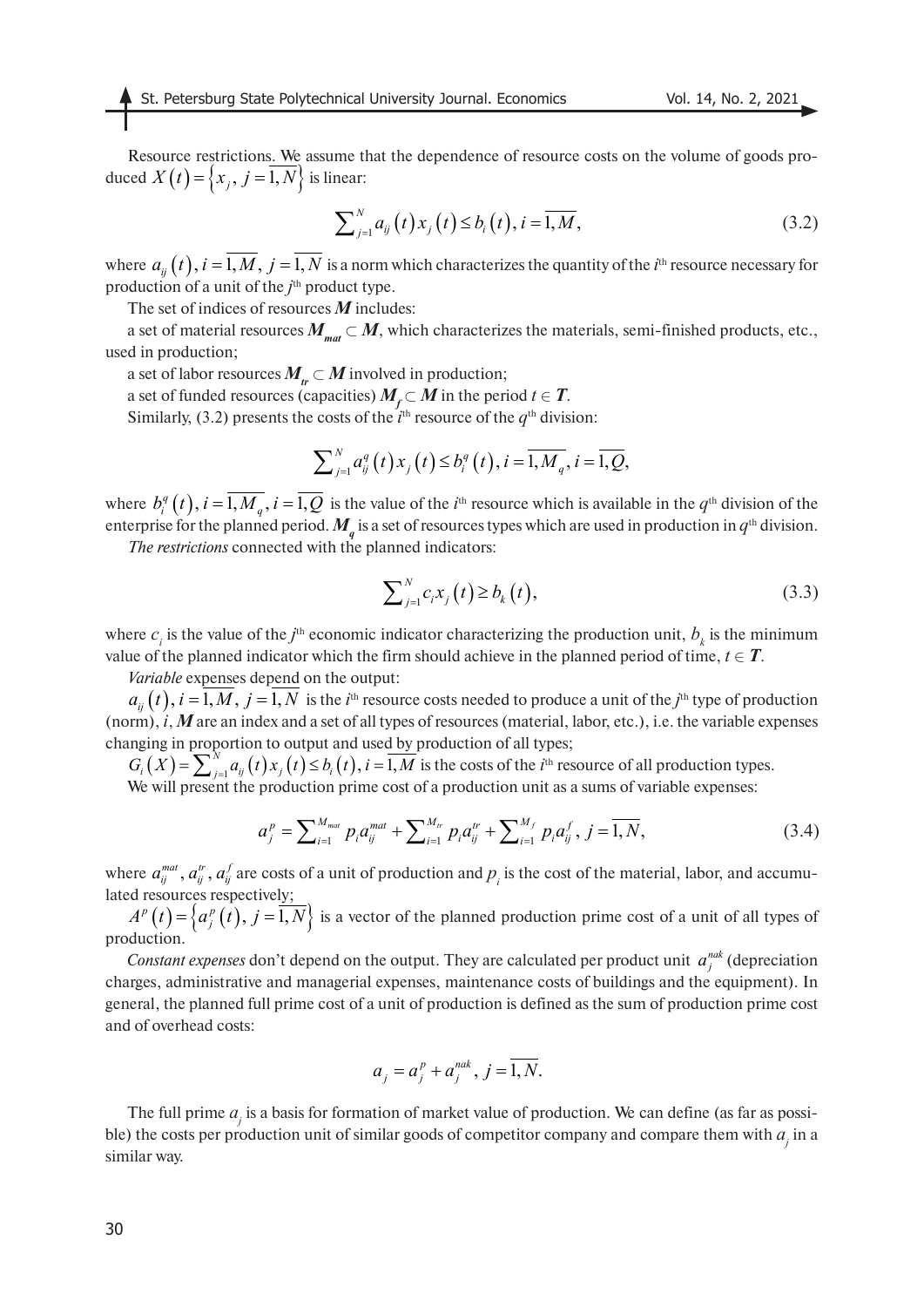*The price of the*  $p_j$  *production unit* of the  $j^{\text{th}}$  type follows from market researches or on the basis of a calculation of level of the price taking into account the pricing policy. Important role is played by methods of calculation of the settlement price from the prime cost of  $a_j$ ,  $j = 1, N$ .

*Profit*: the gross profit per unit is calculated as a difference between the cost of  $p_j$  and variable expenses  $\pi_j^{val} = p_j - a_j^p, j = 1, N.$ 

The profit on product sales in the firm as a whole equals:

$$
\pi = \sum_{j=1}^{N} \pi_j x_j(t).
$$
 (3.5)

*The value added* is determined per a unit of production as a difference between the  $p_j$  cost and material inputs  $a_j^{mat}$  for production of *j*<sup>th</sup> type:

$$
p_j^{dob} = p_j - a_j^{mat}, j = \overline{1, N},
$$
\n(3.6)

where  $a_j^{mat} = \sum_{i=1}^{N_{mat}} p_i a_{ij}$ ,  $j = 1, N$  is the cost of material inputs per unit of the *j*<sup>th</sup> production type arriving from external producers.  $a^{mat}_j = \sum\nolimits_{i = 1}^{{M_{mat}}} {{p_i}{a_{ij}}},\, j = \overline{1,N}$ 

Using the calculated indicators  $(3.1)$ – $(3.6)$ , we construct the above described theoretical models. *Model 1*: maximizing profit. Define:

$$
\max f\left(X(t)\right) = \sum_{j=1}^{N} \pi_j x_j\left(t\right) \tag{3.7}
$$

at restrictions

$$
\sum_{j=1}^{N} a_{ij}(t) x_j(t) \le b_i(t), i = \overline{1, M},
$$
\n(3.8)

$$
x_j(t) \le u_j(t), j = \overline{1, N}.
$$
\n(3.9)

*Model 2a*: maximizing sales volume. Define:

$$
\max f(X(t)) = \sum_{j=1}^{N} p_j x_j(t),
$$
\n(3.10)

at restrictions

$$
\sum_{j=1}^{N} a_{ij}(t) x_j(t) \le b_i(t), i = \overline{1, M},
$$
\n(3.11)

$$
x_j(t) \le u_j(t), j = \overline{1, N}.
$$
\n(3.12)

*Model 2b*: minimization of total expenses. Define:

$$
min f(X(t)) = \sum_{i=1}^{M} c_i \sum_{j=1}^{N} a_{ij}(t) x_j(t),
$$
\n(3.13)

at restrictions

$$
\sum_{j=1}^{N} c_j^k x_j(t) \ge b_k(t), k \in K,
$$
\n(3.14)

31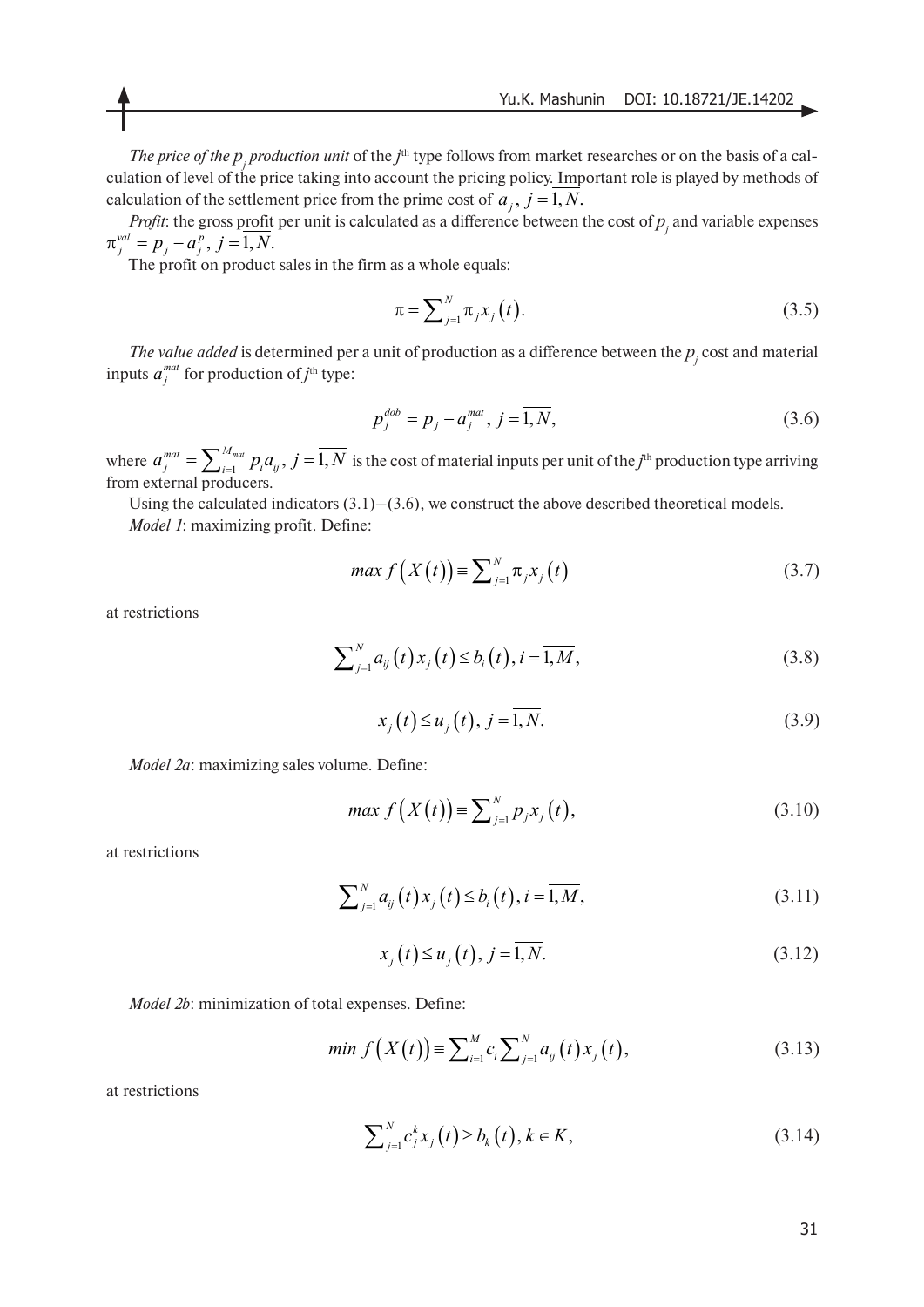St. Petersburg State Polytechnical University Journal. Economics Vol. 14, No. 2, 2021

$$
x_j(t) \le u_j(t), j = \overline{1, N},\tag{3.15}
$$

where  $c_j^k$  is the economic indicator characterizing a unit of the *j*<sup>th</sup> type of production,  $b_k$  is a set economic indicator characterizing such volume of production at which  $b_{k}(t)$  has to be reached ( $\geq$ ).

*Model 3*: maximizing growth. Define:

$$
\max f(X(t)) = \sum_{j=1}^{N} \pi_j x_j(t),
$$
\n(3.16)

at restrictions

$$
\sum_{j=1}^{N} a_{ij}(t) x_j(t) \le b_i(t) + \Delta b_i(t + \Delta t), i = \overline{1, M},
$$
\n(3.17)

$$
x_j(t) \le u_j(t), j = \overline{1, N},
$$
\n(3.18)

where  $\Delta b_i(t + \Delta t)$  is a planned gain of volume of resources as of the planned period  $\Delta t$  which is created due to depreciation charges, profit, or of loans.

*Model 4*: administrative behavior. Define:

$$
\max f(X(t)) = \sum_{j=1}^{N} p_j^z x_j(t),
$$
\n(3.19)

at restrictions

$$
\sum_{j=1}^{N} a_{ij}(t) x_j(t) \le b_i(t), i = \overline{1, M},
$$
\n(3.20)

$$
x_j(t) \le u_j(t), j = \overline{1, N},\tag{3.21}
$$

where  $p_j^z$  is the economic indicator determines the salary volume from production and sale of a unit of the *j* th type of production.

*Model 5*: maximizing value added, Japanese model. Define:

$$
\max f(X(t)) = \sum_{j=1}^{N} p_j^{dob} x_j(t), \tag{3.22}
$$

at restrictions

$$
\sum_{j=1}^{N} a_{ij}(t) x_j(t) \le b_i(t), i = \overline{1, M},
$$
\n(3.23)

$$
x_j(t) \le u_j(t), j = \overline{1, N},
$$
\n(3.24)

where  $p_j^{dob}$  is the economic indicator (3.6) which determines the value added volume for the production and sale of a unit of the *j*<sup>th</sup> type of production.

Economic and mathematical models: the model  $1(3.7)$ – $(3.9)$ , ..., model  $5(3.22)$ – $(3.24)$  represent the current state of mathematical modeling of production systems.

*3.3. Construction of a mathematical model of a manufacturing company in the form of a vector linear programming problem*

The economic theory of plurality of the purposes assumes that the listed above purposes of all models actually exist and have to be considered simultaneously. We will present such objectives in a model of the annual plan of the enterprise in the form of a vector problem of linear programming: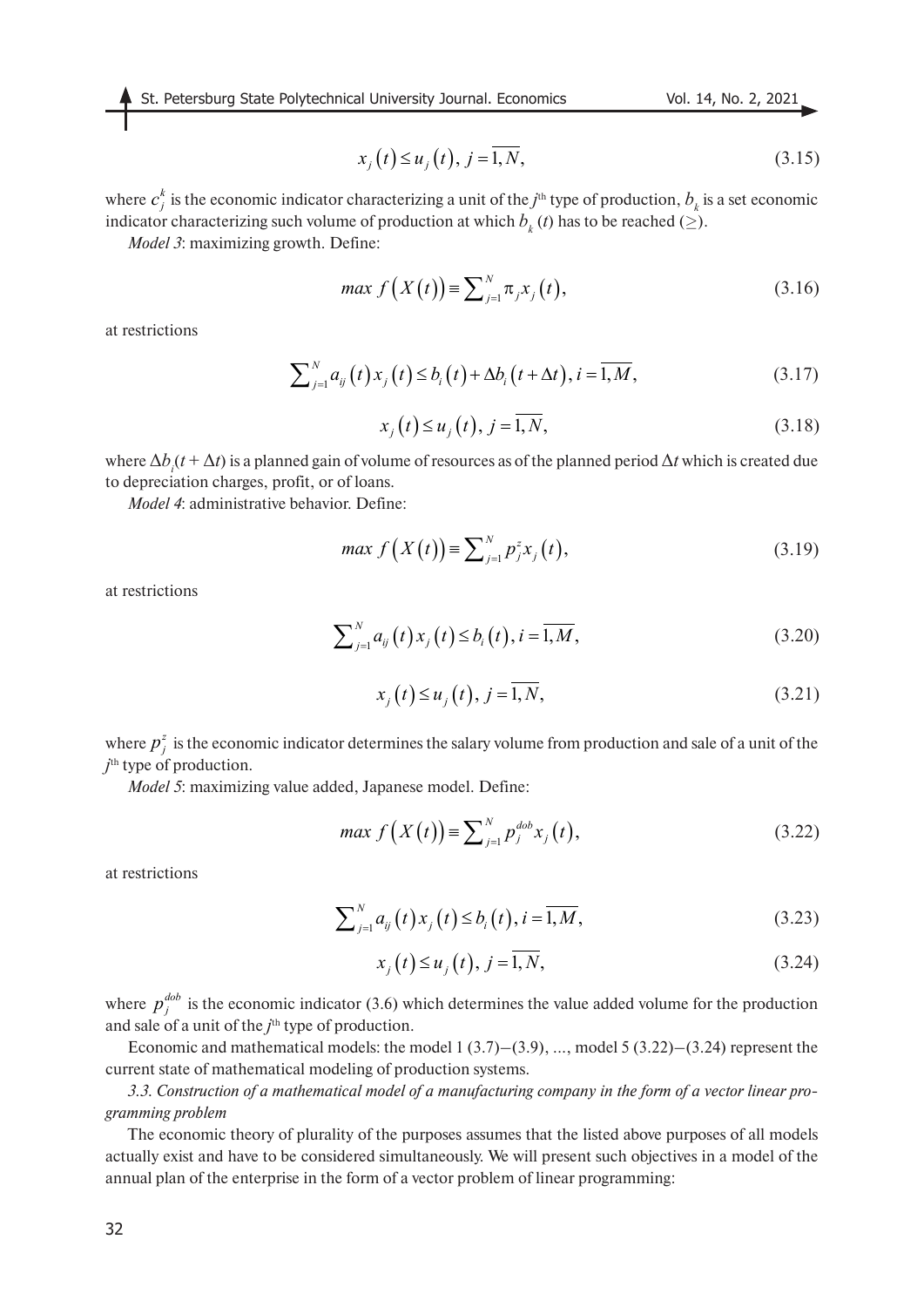$$
opt F\left(X(t)\right) = \{ \max F_1\left(X(t)\right) = \{ \max f_q\left(X(t)\right) = \}
$$
\n
$$
\left(\max \left(X(t)\right) = \overline{X_{12}^{N_{\text{max}}}}\left(X(t)\right) = \overline{X_{23}^{N_{\text{max}}}}\left(X(t)\right) = \overline{X_{13}^{N_{\text{max}}}}\left(X(t)\right) = \overline{X_{13}^{N_{\text{max}}}}\left(X(t)\right) = \overline{X_{13}^{N_{\text{max}}}}\left(X(t)\right) = \overline{X_{13}^{N_{\text{max}}}}\left(X(t)\right) = \overline{X_{13}^{N_{\text{max}}}}\left(X(t)\right) = \overline{X_{13}^{N_{\text{max}}}}\left(X(t)\right) = \overline{X_{13}^{N_{\text{max}}}}\left(X(t)\right) = \overline{X_{13}^{N_{\text{max}}}}\left(X(t)\right) = \overline{X_{13}^{N_{\text{max}}}}\left(X(t)\right) = \overline{X_{13}^{N_{\text{max}}}}\left(X(t)\right) = \overline{X_{13}^{N_{\text{max}}}}\left(X(t)\right) = \overline{X_{13}^{N_{\text{max}}}}\left(X(t)\right) = \overline{X_{13}^{N_{\text{max}}}}\left(X(t)\right) = \overline{X_{13}^{N_{\text{max}}}}\left(X(t)\right) = \overline{X_{13}^{N_{\text{max}}}}\left(X(t)\right) = \overline{X_{13}^{N_{\text{max}}}}\left(X(t)\right) = \overline{X_{13}^{N_{\text{max}}}}\left(X(t)\right) = \overline{X_{13}^{N_{\text{max}}}}\left(X(t)\right) = \overline{X_{13}^{N_{\text{max}}}}\left(X(t)\right) = \overline{X_{13}^{N_{\text{max}}}}\left(X(t)\right) = \overline{X_{13}^{N_{\text{max}}}}\left(X(t)\right) = \overline{X_{13}^{N_{\text{max}}}}\left(X(t)\right) = \overline{X_{13}^{N_{\text{max}}}}\left(X(t)\right) = \overline{X_{13}^{N_{\text{max}}}}\left(X(t)\right) = \overline{X_{13}^{N_{\text{max}}}}\left(X(t
$$

$$
= \{ \max f_{kq} (X(t)) \equiv \sum_{j=1}^{N_q} c_j^k x_j(t), k = \overline{1, K_q} \}, q = \overline{1, Q} \},
$$
\n(3.25)

$$
\max F_2(X(t)) = \left\{ \max f_k(X(t)) \equiv \sum_{j=1}^N c_j^k x_j(t), k = \overline{1, K_2} \right\},\tag{3.26}
$$

$$
min F_3(X(t)) = \left\{ min f_k(X(t)) \equiv \sum_{i=1}^{M} c_i \sum_{j=1}^{N} a_{ij}(t) x_j(t), k = \overline{1, K_3} \right\},
$$
\n(3.27)

at restrictions

$$
\sum_{j=1}^{N} a_{ij}(t) x_j(t) \le b_i(t), i = \overline{1, M},
$$
\n(3.28)

$$
\sum_{j=1}^{N_q} a_{ij}^q x_j(t) \le b_i^q(t), i = \overline{1, M_q}, q = \overline{1, Q},
$$
\n(3.29)

$$
\sum_{j=1}^{N} c_j^k x_j(t) \ge b_k(t), k \in K,
$$
\n(3.30)

$$
0 \le x_j(t) \le u_j(t), j = \overline{1, N},
$$
\n(3.31)

where  $F(X(t))$  is vector criterion (2.25), the set of criteria of which is subdivided into three subsets:

 $K_i$  is a subset of criteria of the divisions of the firm,  $k = 1, K_q$ ,  $q = 1, Q, K_j = Q$ ;

 $K_2$  is a subset of criteria each component of which should be maximized (sales volumes of the made production, profits, value added, etc.);

 $K_{3}$  is a subset of criteria aimed at minimizing the indicators connected with prime cost of products;  $K_{2}$ ,  $K<sub>3</sub>$  are the system criteria characterizing the firm in general (3.26), (3.27):

$$
K_1 \cup K_2 \cup K_3 = K.
$$

In (3.25), the vector of criteria of  $F(X(t))$  reflects the purposes of all models in total: (3.7)–(3.9) is the model of profit, …, (3.22)–(3.24) is the model of maximizing value added;

 $iX = \{x_j(t), j = 1, N\}$  is a vector of variables each component of which defines the quantity of the *j*<sup>th</sup> type products included in the plan;

 $c_j^k$ ,  $j = 1, N$  is a set of economic indicators of the  $k^{\text{th}}$   $k = 1, K$  type characterizing a unit of the  $j^{\text{th}}$ type of production.

A set of restrictions (3.28)–(3.31) which in total reflect the restrictions of all models under consideration: profits  $(3.8) - (3.9)$ , ..., models of maximizing value added  $(3.23) - (3.24)$ .

We will notice that a problem of definition:

$$
\forall q \in \mathbf{Q}, \max f_q(X(t)) = \left\{ \max f_{kq}(X(t)) \equiv \sum_{j=1}^{N_q} c_j^k x_j(t), k = \overline{1, K_q} \right\},\,
$$

at restrictions (3.27)–(3.31) represents a model of a separate division of the firm in a form of a vector problem of linear programming.

For the solution of a vector problem of linear programming  $(3.25)$ – $(3.31)$ , the methods based on normalization of criteria and the principle of the guaranteed result are used [31, 32].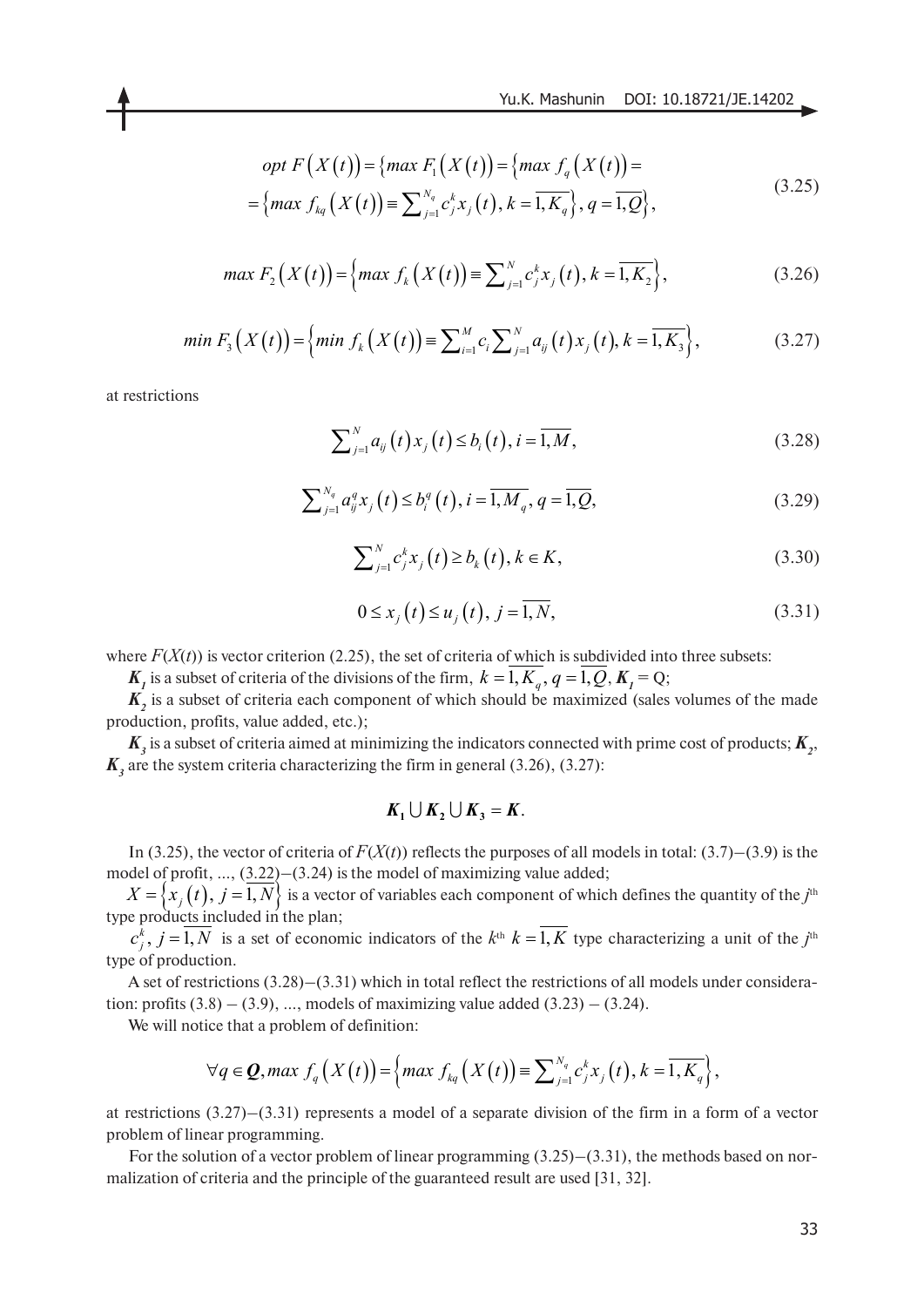#### **4. A vector problem of mathematical programming**

A vector problem in mathematical programming (VPMP) is a standard mathematical-programming problem including a set of criteria, which, as a whole, represent a vector of criteria.

It is important to distinguish between uniform and non-uniform VPMP:

*A uniform maximizing VPMP* is a vector problem in which each criterion is directed towards maximizing; *A uniform minimizing VPMP* is a vector problem in which each criterion is directed towards minimizing; *A non-uniform VPMP* is a vector problem in which the set of criteria is shared between two subsets (vectors) of criteria (maximization and minimization respectively), e.g., inhomogeneous VPMP is a combination of two types of homogeneous problems.

According to these definitions, we will present a VPMP with non-uniform criteria in the following form:

$$
Opt F(X) = \{ \max F_1(X) = \{ \max f_k(X), k = 1, K_1, \}
$$
 (4.1)

$$
\min F_2(X) = \{ \min f_k(X), k = \overline{1, K_2} \},\tag{4.2}
$$

$$
G(X) \leq B,\tag{4.3}
$$

$$
X \ge 0,\tag{4.4}
$$

where  $X = \{x_i, j = 1, N\}$  is a vector of material variables of an *N*-dimensional Euclidean space of  $R^N$ , (notation  $j = j = 1, N$  is equivalent to  $j = 1, ..., N$ );  $X = \{x_j, j = 1, N\}$  $j = j = 1, N$ 

*F*(*X*) is a vector function (vector criterion) having *K* which is a function component (*K* is the power of the *K* set):  $F(X) = \{f_k(X), k = 1, K\}$ . The *K* set consists of the  $K_1$ , subset of maximization criteria and the  $K_2$  subset of minimization;  $K = K_1 \cup K_2$ , therefore we introduce an "*opt*" notation of the operation, which includes *max* and *min*;  $F(X) = \{f_k(X), k = 1, K\}.$ 

 $F_1(X) = \{f_k(X), k = 1, K_1\}$  is a maximizing vector criterion,  $K_1$  is the number of criteria, and  $K_1 = 1, K_1$  is a set of maximizing criteria (problem (4.1), (4.3), (4.4) represents VPMP with the homogeneous maximizing criteria). Let's further assume that  $f_k(X)$ ,  $k = 1, K_1$  are continuous concave functions (we will sometimes call them the maximizing criteria);  $F_1(X) = \{ f_k(X), k = 1, K_1 \}$  $K_1 = 1, K_1$ 

 $F_{2}(X) = \{f_{k}(X), k=1, K_{2}\}\$ is a vector criterion in which each component is minimized,  $\equiv K_1 + 1, K \equiv 1, K_2$  are a set of minimization criteria,  $K_2$  is the number of criteria (the problems (4.2)– (4.4) are VPMP with the homogeneous minimization criteria). We assume that  $f_k(X)$ ,  $k = 1, K_2$  are continuous convex functions (we will sometimes call them the minimization criteria), i.e.,  $K_1 \cup K_2 = K$ ,  $K_1 \subset K, K_2 \subset K$ .  $F_2(X) = \{ f_k(X), k = 1, K_2 \}$  is a vector criterion in which each component is minimized,  $K_2 =$  $\equiv K_1 + 1, K = 1, K_2$ 

 $G(X) \leq B, X \geq 0$  is standard restrictions,  $g_i(X) \leq b_i, i = 1,...,M$  where  $b_i$  is a set of real numbers, and the  $g_i(X)$  functions are assumed to be continuous and convex.

$$
\mathbf{S} = \left\{ X \in \mathbf{R}^n \middle| X \geq 0, G(X) \leq B, X^{\min} \leq X \leq X^{\max} \right\} \neq \emptyset,
$$

where the set of admissible points set by standard restrictions  $(4.3)$ – $(4.4)$  is not empty and represents a compact.

The vector minimization function (criterion)  $F_2(X)$  can be transformed to the vector maximization function (criterion) by the multiplication of each component of  $F_2(X)$  by minus one. The vector criterion of  $F_2(X)$  is introduced into the VPMP (4.1)–(4.4) to show that, in the problem, there are two subsets of criteria of  $\textbf{\textit{K}}_{\text{1}},\textbf{\textit{K}}_{\text{2}}$  with essentially different directions of optimization.

*We assume* that the optimum points received by each criterion do not coincide for at least two criteria. If all points of an optimum coincide among themselves for all criteria, then we regard the decision as trivial.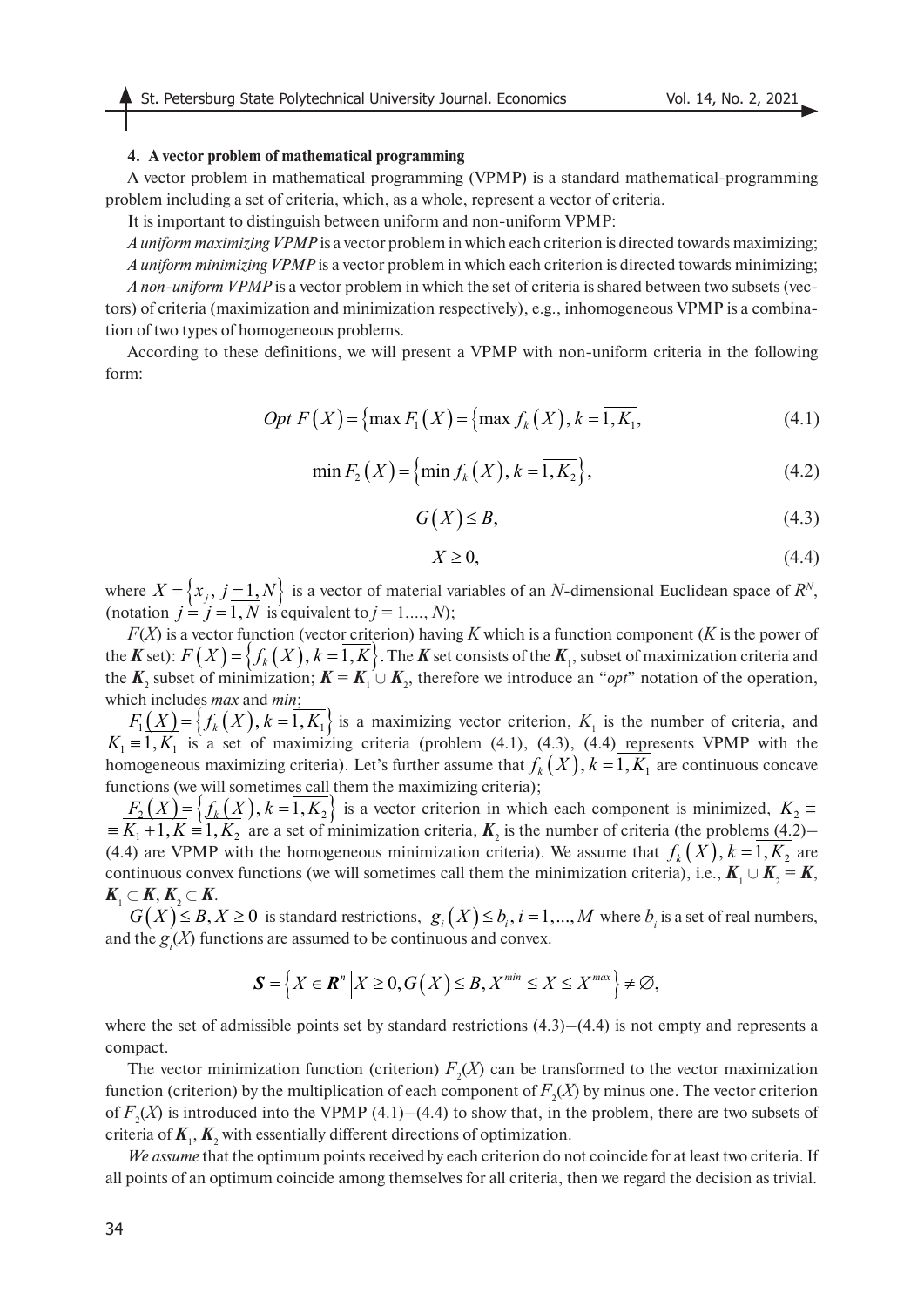## **5. Theory and methods of vector optimization as mathematical support for modeling in the digital economy of the state**

*The theory of vector optimization* includes theoretical foundations (axioms) and methods of solving vector problems both with equivalent criteria and with the given criterion priority. The theory is a basis of mathematical apparatus of modeling of the "object for optimal decision-making".

As an "object of decision-making", we consider the socio-economic development of the state, including objects at the level of: firms (enterprises), municipalities, regions and the state as a whole. We presented the axioms and methodology for solving vector optimization problems  $(4.1)$ – $(4.4)$  with equivalent criteria and a given criterion priority. [32, 33].

*5.1. The axioms and the principle of optimality for vector optimization with the equivalent criteria* **Definition 1.** (*Definition of the relative estimate of the criterion*).

Let us introduce a notation:

$$
\lambda_k(X) = \frac{f_k(X) - f_k^0}{f_k^* - f_k^0}, \forall k \in \mathbf{K}
$$
\n(5.1)

in vector problem (4.1)–(4.4), which is a relative estimate of the  $k \in K$  criterion at the point of  $X \in S$ ;

 $f_k^*$  is the value of the  $k^{\text{th}}$  criterion at the point of optimum  $X_k^*$ , obtained in vector problem (4.1)–(4.4) for the individual  $k<sup>th</sup>$  criterion;  $f_k^0$  is the worst value of the  $k<sup>th</sup>$  criterion (anti optimum) at the  $X_k^0$  point (superscript 0 for zero) on the admissible set  $S$  in vector problem (4.1)–(4.4);  $f_k^*$  is the value of the  $k^{\text{th}}$  criterion at the point of optimum  $X_k^*$ , obtained in vector problem (4.1) the individual  $k^{\text{th}}$  criterion;  $f_k^0$  is the worst value of the  $k^{\text{th}}$  criterion (anti optimum) at th

The value of  $f_k^0$  is the lowest value of the  $k^{\text{th}}$  criterion in the *max* problem (4.1), (4.3), (4.4):  $f_k^0 = min_{X \in S} \hat{f}_k(X) \forall k \in K_1$ , and in the *min* problem,  $f_k^0$  is the greatest:  $\in K_2$ .  $f_k^0$  $f_k^0 = min_{X \in S} \widetilde{f}_k(X)$   $\forall k \in K_1$ , and in the *min* problem,  $f_k^0$  is the greatest:  $f_k^0 = max_{X \in S} f_k(X)$   $\forall k \in K_1$ 

First, the relative estimate of the  $\lambda_k(X) \quad \forall \quad k \in K$ , is performed in relative units; secondly, the relative estimate of the  $\lambda_k(X) \ \forall \ k \in K$  in the admissible set changes from zero in the  $X_k^0$  point  $(\forall k \in K)$  $\text{if } K \text{ is a } k \text{ and } K \text{ is a } K \text{ is a } K \text{ and } K \text{ is a } K \text{ is a } K \text{ and } K \text{ is a } K \text{ is a } K \text{ and } K \text{ is a } K \text{ and } K \text{ is a } K \text{ and } K \text{ is a } K \text{ and } K \text{ is a } K \text{ and } K \text{ is a } K \text{ and } K \text{ is a } K \text{ and } K \text{ is a } K \text{ and } K \text{ is a } K \text{ and } K \text{ is a } K \text{ and } K \text{ is a } K \text{ and } K \text{ is a } K \text{ and$  $\times$   $\lambda_k(X)=1$ ), therefore  $\mathbb{R}^*_k$   $\forall k \in \mathbf{K}$  $X_k^*$   $\bigvee$   $k \in K$   $\lim_{X \to \to X_k^*}$  $\left(\forall k \in \mathbf{K} \lim_{X_{\rightarrow} \rightarrow X_k^*} \times \right)$ 

$$
\forall k \in \mathbf{K} \ 0 \le \lambda_k(X) \le 1, X \in \mathbf{S}.\tag{5.2}
$$

This allows a comparison of the criteria, measured in relative units, and their use in joint optimization. *Axiom 1.* (About equality and equivalence of criteria in an admissible point of vector problems).

In the VPMP, two criteria with the indices  $k \in K$ ,  $q \in K$  shall be considered as equal in the  $X \in S$  point, if relative estimates of the  $k^{\text{th}}$  and  $q^{\text{th}}$  criterion are equal in this point, i.e.  $\lambda_k(X) = \lambda_q(X), k, q \in K$ . We will consider criteria equivalent in the VPMP, if in the  $X \in S$  point when numerically comparing the relative estimates of  $\lambda_k(X)$ ,  $k = 1, K$ , there are no conditions about priorities of criteria imposed on each criterion of  $f_k(X)$ ,  $k = 1, K$ , and, respectively, relative estimates of  $\lambda_k(X)$ .

**Definition 2.** (*Definition of a minimum level among all relative estimates of criteria*).

The relative level  $\lambda$  in the vector problem represents the lower estimate of a point of  $X \in S$  among all relative estimates of  $\lambda_k(X), k = 1, K$  :

$$
\forall X \in \mathbf{S} \; \lambda \le \lambda_k(X), k = 1, K,
$$
\n<sup>(5.3)</sup>

the lower level for performance of a condition (5.3) in the admissible point of  $X \in S$  is determined by a formula

$$
\forall X \in \mathbf{S} \; \lambda = \min_{k \in K} \lambda_k(X). \tag{5.4}
$$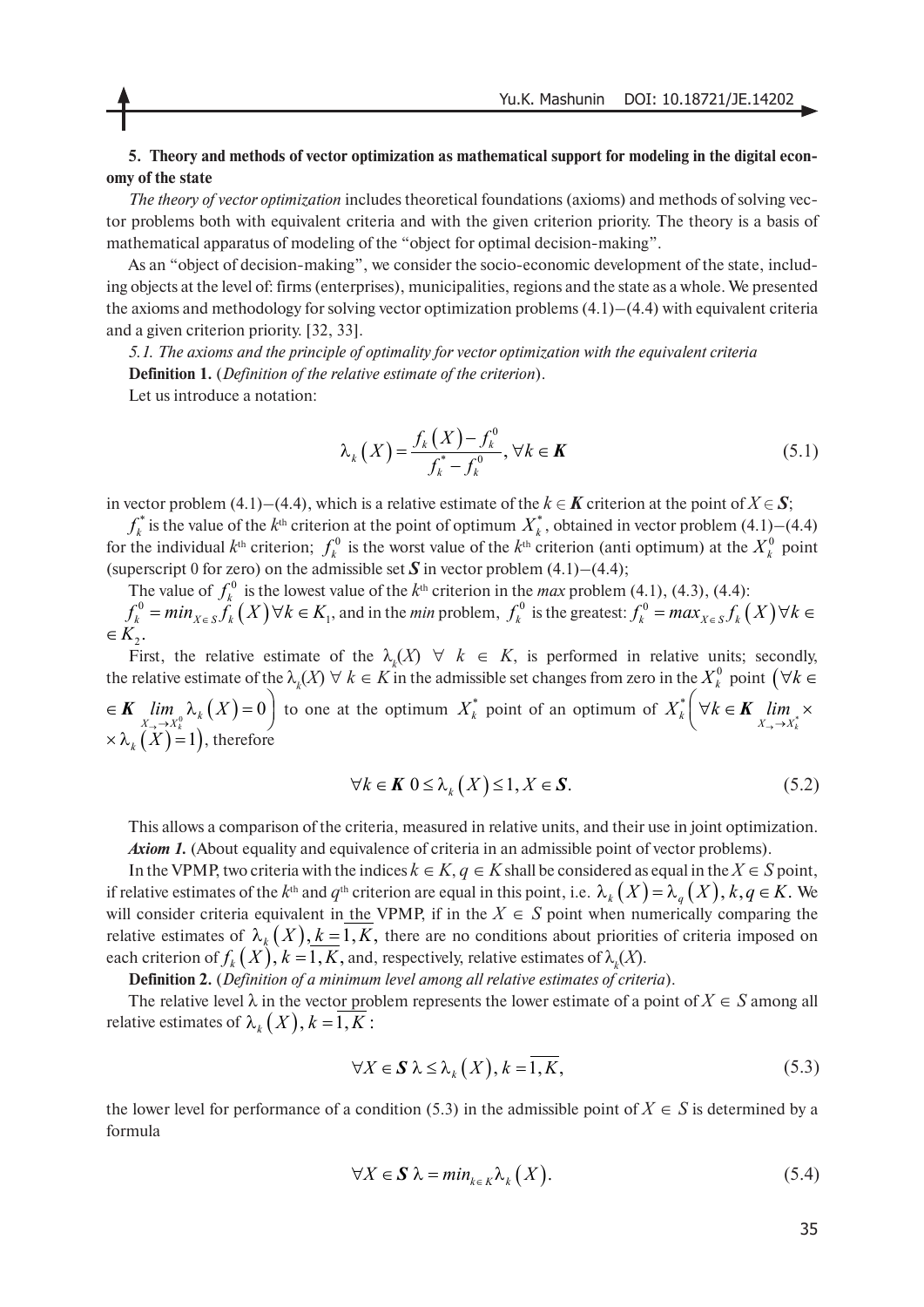Ratios (5.3) and (5.4) are interconnected. They serve as transition from operation (5.4) of definition of *min* to restrictions (5.3) and vice versa.

The lower relative  $\lambda$  level allows uniting all criteria in the vector problem by one numerical characteristic of  $\lambda$  and to perform certain operations with it, thereby, at the same applying these operations to all the criteria measured in relative units. The  $\lambda$  level functionally depends on the  $X \in S$  variable, therefore by changing X, we can change the lower  $\lambda$  level.

Further, we formulate the rule of searching of the optimum solution.

**Definition 3.** (*The principle of an optimality with equivalent criteria*).

The VPMP with equivalent criteria is solved, if we find such a point of  $X^{\circ} \in S$  and such a maximum level of  $\lambda$ <sup>o</sup> (superscript o for optimum) among all relative estimates that

$$
\lambda^{\circ} = \max_{X \in S} \min_{k \in K} \lambda_k(X).
$$
 (5.5)

Using interrelation of Eqs. (5.3) and (5.4), we transform a maximin problem (5.5) into an extreme problem

$$
\lambda^{\circ} = \max_{X \in S} \lambda, \tag{5.6}
$$

at restrictions

$$
\lambda \le \lambda_k(X), k = \overline{1, K}.\tag{5.7}
$$

Let's call optimization problem  $(5.6)$ – $(5.7)$  the  $\lambda$ -problem.

λ-problem (5.6)–(5.7) has (N+1) dimension, and consequently the result of solving λ-problem (5.6)– (5.7) consists in an optimum vector of  $X^{\circ} \in R^{N+1}$ , in which the  $(N+1)^{th}$  component is essentially the  $\lambda^{\circ}$ value. Thus in the optimum point of  $X^o = \{x_1^o, x_2^o, ..., x_N^o, x_{N+1}^o\}$ , the component  $x_{N+1}^o = \lambda^o$ , and the  $(N + 1)$  component of the  $X^{\circ}$  vector is selected in view of its specificity.

The received pair of  $\{\lambda^{\circ}, X^{\circ}\} = X^{\circ}$  characterizes the optimum solution of  $\lambda$ -problem (5.6)–(5.7) and at the same time is the solution to VPMP  $(4.1)$ – $(4.4)$  with the equivalent criteria, solved on the basis of normalization of criteria and the principle of the guaranteed result. In the optimum solution of  $X^{\circ}$  = =  $\{\lambda^\circ, X^\circ\}$ , we will denote  $X^\circ$  as an optimal point, and  $\lambda^\circ$  as a maximum level.

The following theorem is an important result of the algorithm for solving vector problems (4.1)–(4.4) with equivalent criteria [32].

**Theorem 1.** (*The theorem of the two inconsistent criteria in the vector problem of mathematical programming with equivalent criteria*).

In the convex VPMP with the equivalent criteria which is solved on the basis of normalization of criteria and the principle of the guaranteed result, in an optimum point of  $X^{\circ} = \{\lambda^{\circ}, X^{\circ}\}\,$ , there are always two criteria: let us denote them with indices  $q \in K$ ,  $p \in K$  (which in a sense are the most inconsistent in the  $k = 1, K$  criteria set), for which the following equality holds:

$$
\lambda^{\circ} = \lambda_q(X^{\circ}) = \lambda_p(X^{\circ}), q, p \in \mathbf{K}, X \in \mathbf{S},
$$
\n(5.8)

and other criteria are determined by inequalities:

$$
\lambda^{\circ} \leq \lambda_k(X^{\circ}), \forall k \in \mathbf{K}, q \neq p \neq k. \tag{5.9}
$$

*5.2. Axioms and the principle of optimality of vector optimization with a criterion priority*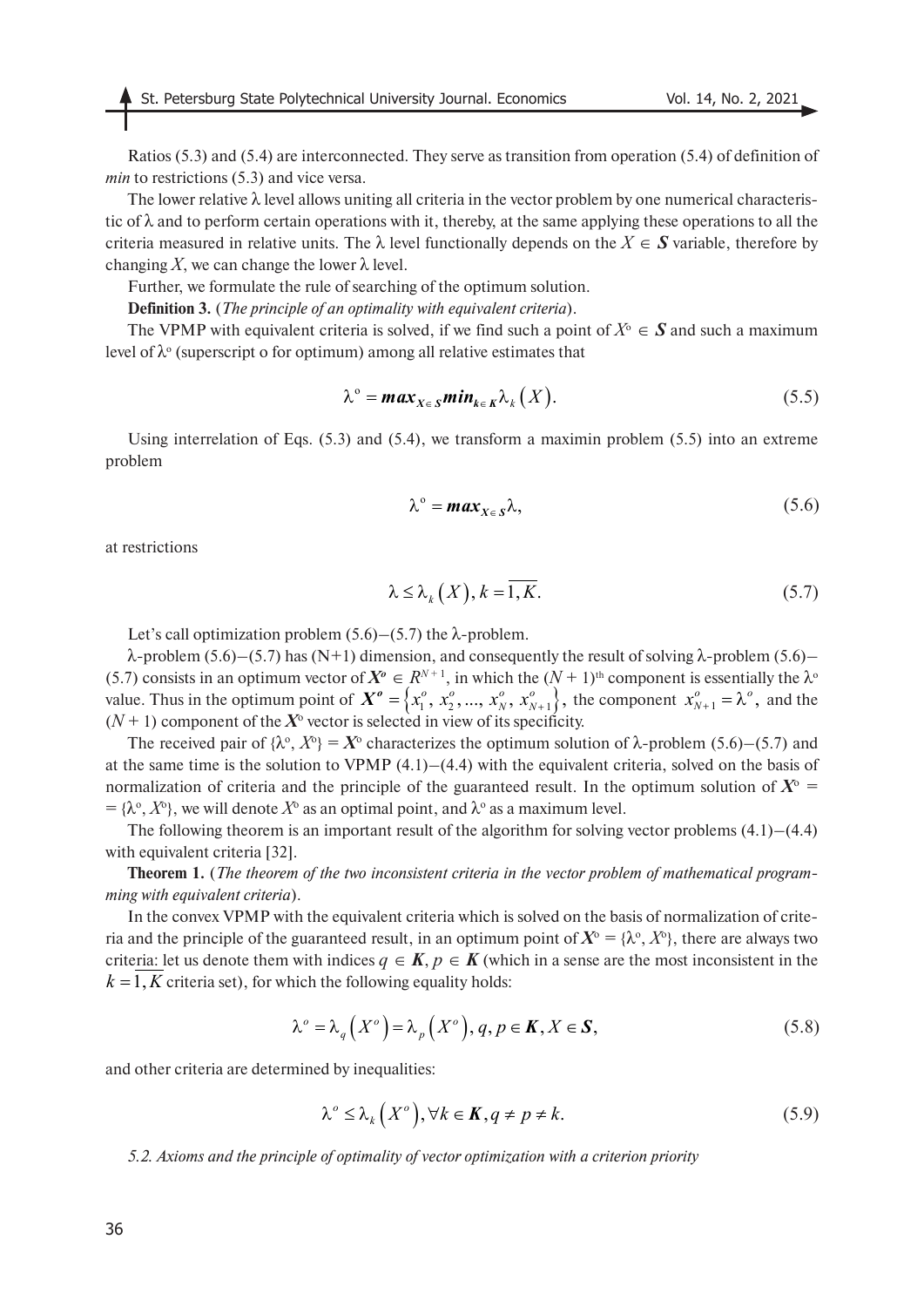To develop the methods of solving the vector optimization problems with a priority of criterion, we use the following definitions:

Priority of one criterion of vector problems, with a criterion priority over other criteria;

Numerical expression of a priority;

Set priority of a criterion;

Lower (minimum) level among all criteria with a priority of one of them;

Subset of points with priority by criterion (Axiom 2);

The principle of optimality of the solution of problems of vector optimization with the set priority of one of the criteria, and related theorems.

For more details, see [32, 33].

**Definition 4.** (*About the priority of one criterion over the other*).

The criterion of  $q \in K$  in the vector problem of Eqs. (4.1)–(4.4) in a point of  $X \in S$  has priority over other criteria of  $k = 1, K$ , and the relative estimate of  $\lambda_q(X)$  by this criterion is greater than or equal to relative estimates of  $\lambda_k(X)$  of other criteria, i.e.:

$$
\lambda_q(X) \ge \lambda_k(X), k = \overline{1, K}, \tag{5.10}
$$

and a strict priority for <u>at least</u> one criterion of  $t \in K$ ,  $\lambda_q(X) > \lambda_k(X)$ ,  $t \neq q$ , and for other criteria of  $\lambda_q(X) \geq \lambda_k(X), k = 1, K, k \neq t \neq q$ .

Introduction of the definition of a priority of criterion  $q \in K$  in the vector problem of Eqs. (4.1)–(4.4) executed the redefinition of the early concept of a priority. Earlier the intuitive concept of the importance of this criterion was outlined, now this "importance" is defined as a mathematical concept: the higher the relative estimate of the  $q<sup>th</sup>$  criterion compared to others, the more important it is (i.e., has higher priority), and the highest priority at a point of an optimum is  $X_k^*, \forall q \in K$ .

From the definition of a priority of criterion of  $q \in K$  in the vector problem of Eqs. (4.1)–(4.4), it follows that it is possible to reveal a set of points  $\pmb{S}_q\subset \pmb{S}$  that is characterized by  $\ \lambda_q\left(X\right)\geq \lambda_k\left(X\right), \forall k\neq q,$  $\forall X \in S_q$ . However, the answer to whether a criterion of  $q \in K$  at a point of the set  $S_q$  has more priority than others do remains open. For clarification of this question, we define a communication coefficient between a couple of relative estimates of *q* and *k* that, in total, represent a vector:

$$
P^{q}(X) = \left\{ p_{k}^{q}(X) \middle| k = \overline{1, K} \right\}, q \in K \ \forall X \in \mathbf{S}_{q}.
$$

**Definition 5.** (*About numerical expression of a priority of one criterion over another*).

In the vector problem of Eqs. (4.1) and (4.4), with priority of the  $q<sup>th</sup>$  criterion over other criteria of  $k = 1, K$ , for  $\forall X \in S_q$ , and a vector of  $P^q(X)$  which shows by ho<u>w many</u> times a relative estimate of  $\lambda_q(X)$ ,  $q \in K$ , is greater than other relative estimates of  $\lambda_k(X)$ ,  $k = 1, K$ , we define a numerical expression of the priority of the  $q^{\text{th}}$  criterion over other criteria of  $k = 1, K$  as:

$$
P^{q}(X) = \left\{ p_{k}^{q}(X) = \frac{\lambda_{q}(X)}{\lambda_{k}(X)}, k = \overline{1, K} \right\},
$$
  

$$
p_{k}^{q}(X) \ge 1, \forall X \in \mathbf{S}_{q} \subset S, k = \overline{1, K}, \forall q \in \mathbf{K}.
$$
 (5.11)

This definition of priority in the form of the ratio  $p_k^q(X) = \frac{\lambda_q(X)}{q(X)}$ ,  $k = \overline{1, K}$ ,  $\forall q \in K$  is called a *nu*- $(X)$  $\frac{q}{k}(X) = \frac{\kappa_q(X)}{2\kappa_k(X)}, k = \overline{1, K}, \forall q \in K$ *k X*  $p_k^q(X) = \frac{N_q(X)}{\lambda_k(X)}, k = 1, K, \forall q$ λ  $=\frac{N_q(1)}{N_q(1)}$ ,  $k=1, K, \forall q \in$ λ

*merical expression of the priority* of the  $q<sup>th</sup>$  criterion over the other criteria  $k = 1, K$ .

**Definition 6.** (*About the set numerical expression of a priority of one criterion over another*).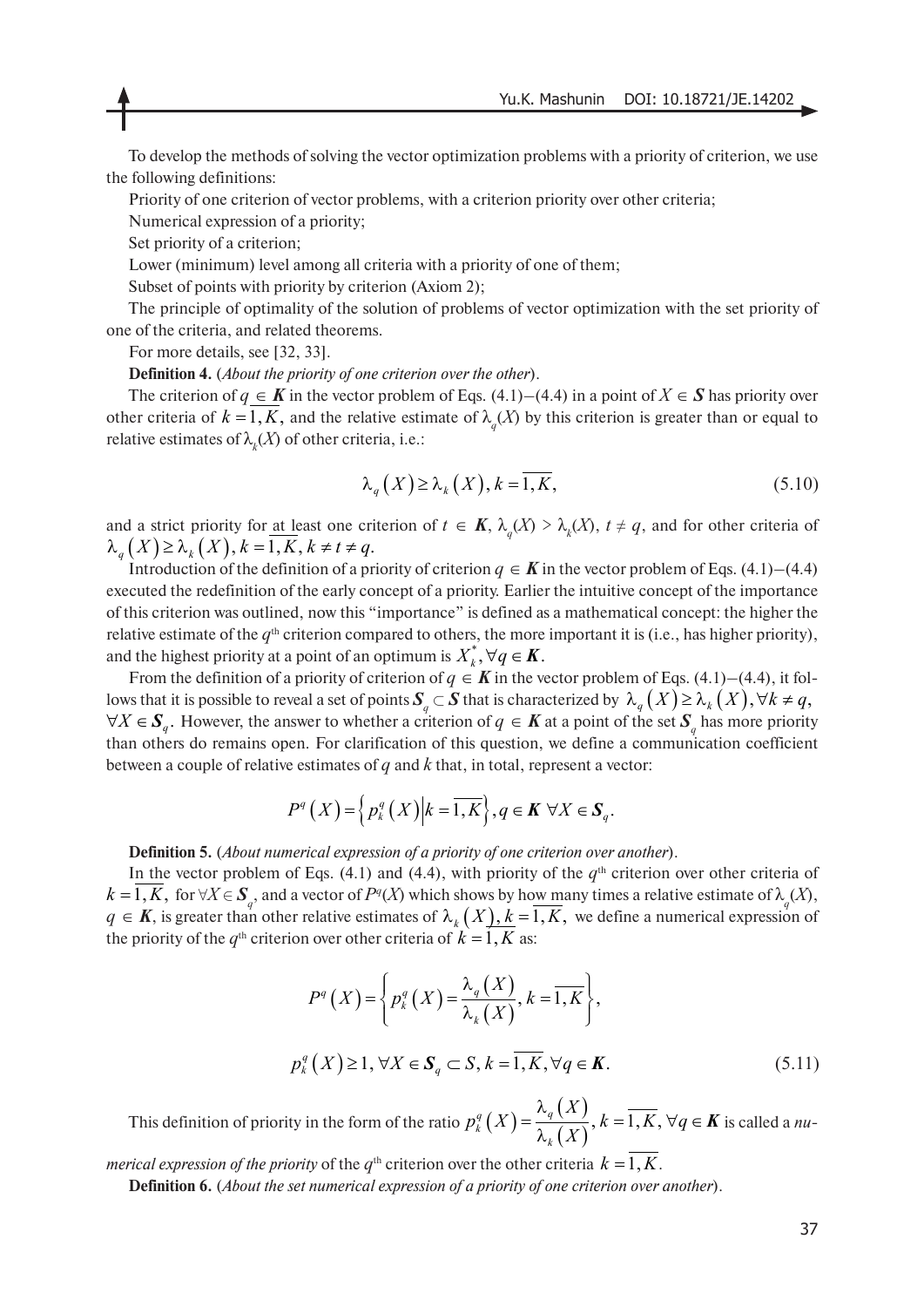In the vector problem of Eqs. (4.1)–(4.4) with a priority of criterion of *q* ∈ *K* for  $\forall X \in S$ , vector  $P^q = \langle p_i^q, k = 1, K \rangle$  is considered to be set by the person making decisions (i.e., the decision-maker) if every component of this vector is set. Set by the decision-maker, the  $p_k^q$  component, from the point of view of the decision-maker, shows by h<u>ow many</u> times a relative estimate of  $\lambda_q(X)$ ,  $q \in K$  is greater than other relative estimates of  $\lambda_k(X)$ ,  $k = 1, K$ . The vector of  $p_k^q$ ,  $k = 1, K$ , is the numerical expression of the priority of the  $q^{\text{th}}$  criterion over other criteria of  $k = 1, K$ :  $P^q = \{p_k^q, k = 1, K\}$  is considered to be set by the person making decision-<br>every component of this vector is set. Set by the decision-maker, the  $p_k^q$ 

$$
P^{q}(X) = \left\{ p_{k}^{q}(X), k = \overline{1, K} \right\}, p_{k}^{q}(X) \ge 1, \forall X \in \mathbf{S}_{q} \subset S,
$$
  

$$
k = \overline{1, K}, \forall q \in \mathbf{K}.
$$
 (5.12)

The vector problem of Eqs.  $(4.1)$ – $(4.4)$ , in which the priority of any criteria is set, is called a vector problem with the set priority of criterion. The problem of a priorities vector arises when it is necessary to determine the point  $X^{\circ} \in S$  by the set vector of priorities. In the comparison of relative estimates with a priority of criterion of  $q \in K$ , as well as in a problem with equivalent criteria, we define the additional numerical characteristic of λ which we will refer to as *the level*.

**Definition 7.** (*About the lower level among all relative estimates with a criterion priority*).

The  $\lambda$  level is the lowest among all relative estimates with a priority of criterion  $q \in K$  such that:

$$
\lambda \le p_k^q \lambda_k(X), k = 1, K, q \in \mathbf{K}, \forall X \in \mathbf{S}_q \subset S. \tag{5.13}
$$

The lower level for the performance of the condition in Eq. (5.13) is defined as:

$$
\lambda = \min_{k \in K} p_k^q \lambda_k(X), q \in \mathbf{K}, \forall X \in \mathbf{S}_q \subset S. \tag{5.14}
$$

Eqs. (5.13) and (5.14) are interconnected and serve as a further transition from the operation of determining the *min* to restrictions, and vice versa. In Section 3.1, we gave the definition of a Pareto optimal point  $X^{\circ} \in \mathbf{S}$  with equivalent criteria. Considering this definition as an initial one, we will construct a number of axioms dividing an admissible set of  $S$  into, first, a subset of Pareto optimal points  $S^{\circ}$ , and, secondly, a subset of points  $S_q \subset S$ ,  $q \in K$ , with priority for the  $q^{\text{th}}$  criterion.

**Axiom 2.** (About a subset of points, priority by criterion in the VPMP).

In the vector problem of Eqs. (4.1)–(4.4), the subset of points  $S_q \subset S$  is called the area of priority of criterion of  $q \in K$  over other criteria, if

$$
\forall X \in S_q \,\,\forall k \in K \,\,\lambda_q(X) \ge \lambda_k(X), q \ne k.
$$

This definition extends to a set of Pareto optimal points  $S<sup>6</sup>$  that is given by the following definition. **Axiom 2a.** (About a subset of points, priority by criterion, on Pareto's great number in a vector problem). In the VPMP, a subset of points  $S_q^o \subset S^o \subset S$  is called the area of a priority of the  $q \in K$  criterion over other criteria, if  $\forall X \in S_q^o \ \forall k \in K \lambda_q(X) \geq \lambda_k(X), q \neq k$ .

In the following we provide explanations.

Axiom 2 and 2a allow breaking the vector problem in Eqs.  $(4.1)$ – $(4.4)$  into an admissible set of points *S*, including a subset of Pareto optimal points,  $S^{\circ} \subset S$ , and subsets:

one subset of points  $S' \subset S$  where criteria are equivalent, and a subset of points of  $S'$  crossing with a subset of points  $S^\circ$ , allocated to a subset of Pareto optimal points at equivalent criteria  $S^\circ = S' \cap S^\circ$ . As will be shown further, this consists of one point of  $X^{\circ} \in \mathcal{S}$ , i.e.

$$
X^o=\mathbf{S}^{oo}=\mathbf{S}'\cap\mathbf{S}^o,\mathbf{S}'\in\mathbf{S},\mathbf{S}^o\subset\mathbf{S}.
$$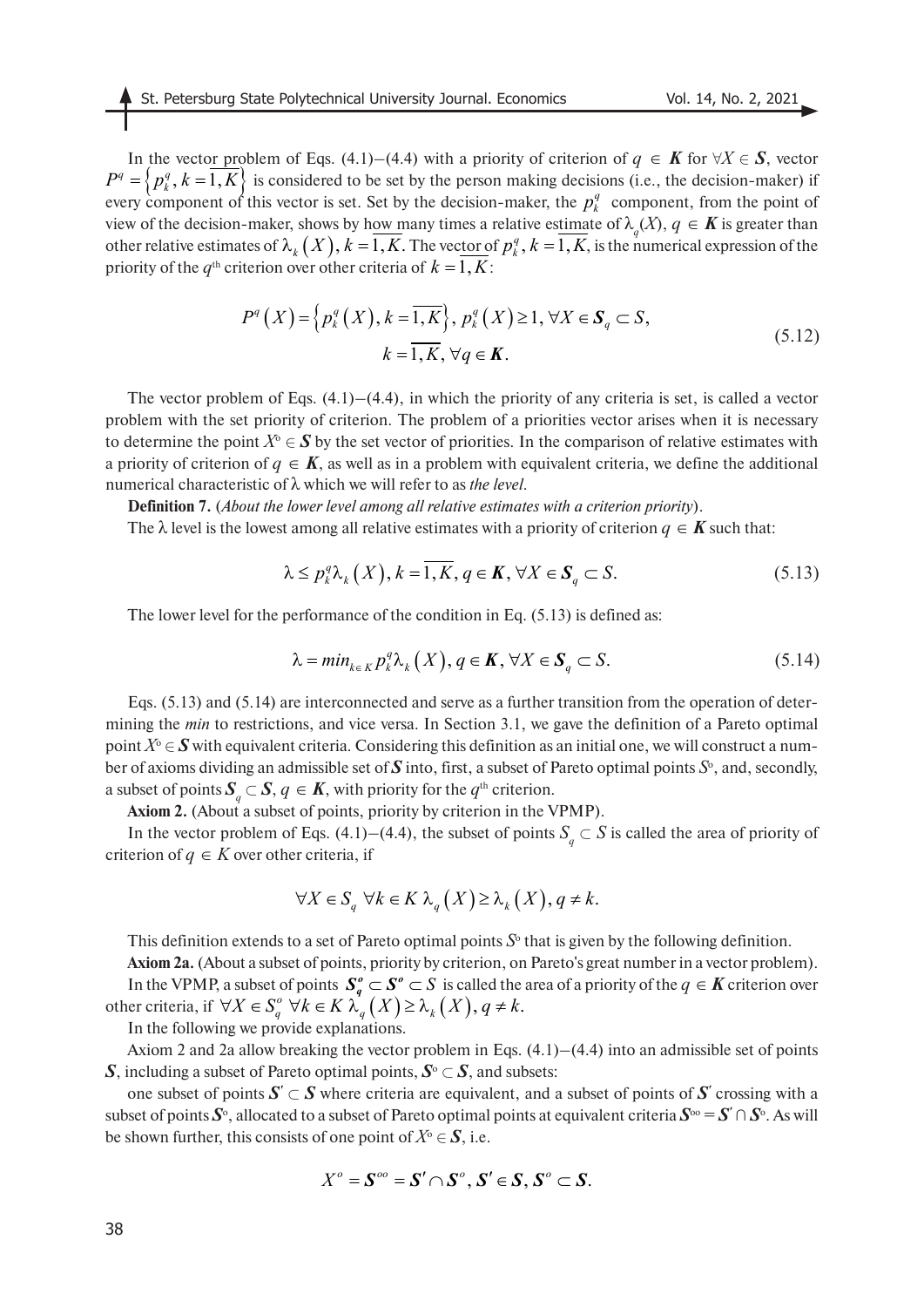"K" subsets of points where each criterion of  $q = 1, K$  has a priority over other criteria of  $k = 1, K$ ,  $q \neq k$ , and thus breaks, first, sets of all admissible points *S*, into subsets  $S_a \subset S$ ,  $q = 1, K$  and, second, a set of Pareto optimal points,  $\mathcal{S}^{\circ}$ , into subsets  $\mathcal{S}^o_a \subset \mathcal{S}$  ,  $q = 1, K$ . This yields:  $q \neq k$ , and thus breaks, first, sets of all admissible points  $S$ , into subsets  $S_q \subset S, q = 1, K$  $S_q^o \subset S_q \subset S, q = 1, K$ .

$$
\mathbf{S}^{\prime}U\left(U_{q\in K}\mathbf{S}_{q}^{o}\right)=\mathbf{S}^{o},\mathbf{S}_{q}^{o}\subset\mathbf{S}^{o}\subset\mathbf{S},q=\overline{1,K}.
$$

We note that the subset of points  $S_n^o$ , on the one hand, is included in the area (a subset of points) of priority of criterion of  $q \in K$  over other criteria:  $S_q^o \subset S^o \subset S$ , and, on the other, in a subset of Pareto optimal points  $S_q^o \subset S^o \subset S$ .  $S_q^o,$  $S^o_q \subset S^o \subset S,$ 

Axiom 2 and the numerical expression of priority of criterion (Definition 5) allow the identification of each admissible point of  $X \in S$  (by means of vector):

$$
P^{q}(X) = \left\{ p_{k}^{q}(X) = \frac{\lambda_{q}(X)}{\lambda_{k}(X)}, k = \overline{1, K} \right\}, \text{ to form and choose:}
$$

a subset of points by priority criterion  $S_q$ , which is included in a set of points  $S$ ,  $\forall q \in K X \in S_q \subset S$ , (such a subset of points can be used in problems of clustering, but is beyond this article);

a subset of points by priority criterion  $S_q^o$ , which is included in a set of Pareto optimal points  $S_o^o$ ,  $\forall q \in K, X \in S_q^o \subset S^o.$ 

Thus, full identification of all points in the vector problem of Eqs.  $(4.1)$ – $(4.4)$  is executed in sequence as:

| Set of admissible                     | Subset of Pareto                                                            | Subset of Pareto                                                                              | Separate point                                         |
|---------------------------------------|-----------------------------------------------------------------------------|-----------------------------------------------------------------------------------------------|--------------------------------------------------------|
| points $X \in \mathbf{S} \rightarrow$ | optimal points<br>$X \in \mathbf{S}^{\circ} \subset \mathbf{S} \rightarrow$ | optimal points,<br>$X \in \mathbf{S}_a^o \subset \mathbf{S}^o \subset \mathbf{S} \rightarrow$ | $\forall X \in S \; X \in S_a^o \subset S^o \subset S$ |

This is the most important result which allows constructing the principle of optimality and methods of choosing any point from a set of Pareto optimal points.

**Definition 8.** (*Principle of optimality 2. The solution of a vector problem with the set criterion priority*).

The vector problem of Eqs. (4.1)–(4.4) with the set priority of the  $q^{\text{th}}$  criterion of  $p_k^q \lambda_k(X)$ ,  $k = 1, K$ , is considered solved if there is such a point  $X^{\circ}$  and such a maximum level  $\lambda^{\circ}$  found among all relative estimates that:

$$
\lambda^o = \max_{X \in S} \min_{k \in K} p_k^q \lambda_k(X), q \in K. \tag{5.15}
$$

Using the interrelation of Eqs. (5.13) and (5.14), we can transform the maximin problem of Eq. (5.15) into an extreme problem of the form:

$$
\lambda^o = \max_{X \in S} \lambda,\tag{5.16}
$$

at restriction

$$
\lambda \le p_k^q \lambda_k(X), k = \overline{1, K}.\tag{5.17}
$$

We call Eqs. (5.16) and (5.17) the  $\lambda$ -problem with a priority of the  $q^{\text{th}}$  criterion.

The solution of the  $\lambda$ -problem is the point  $X^{\circ} = \{X^{\circ}, \lambda^{\circ}\}\$ . This is also the result of the solution of the vector problem of Eqs. (4.1)–(4.4) with the set priority of the criterion, solved on the basis of normalization of criteria and the principle of the guaranteed result.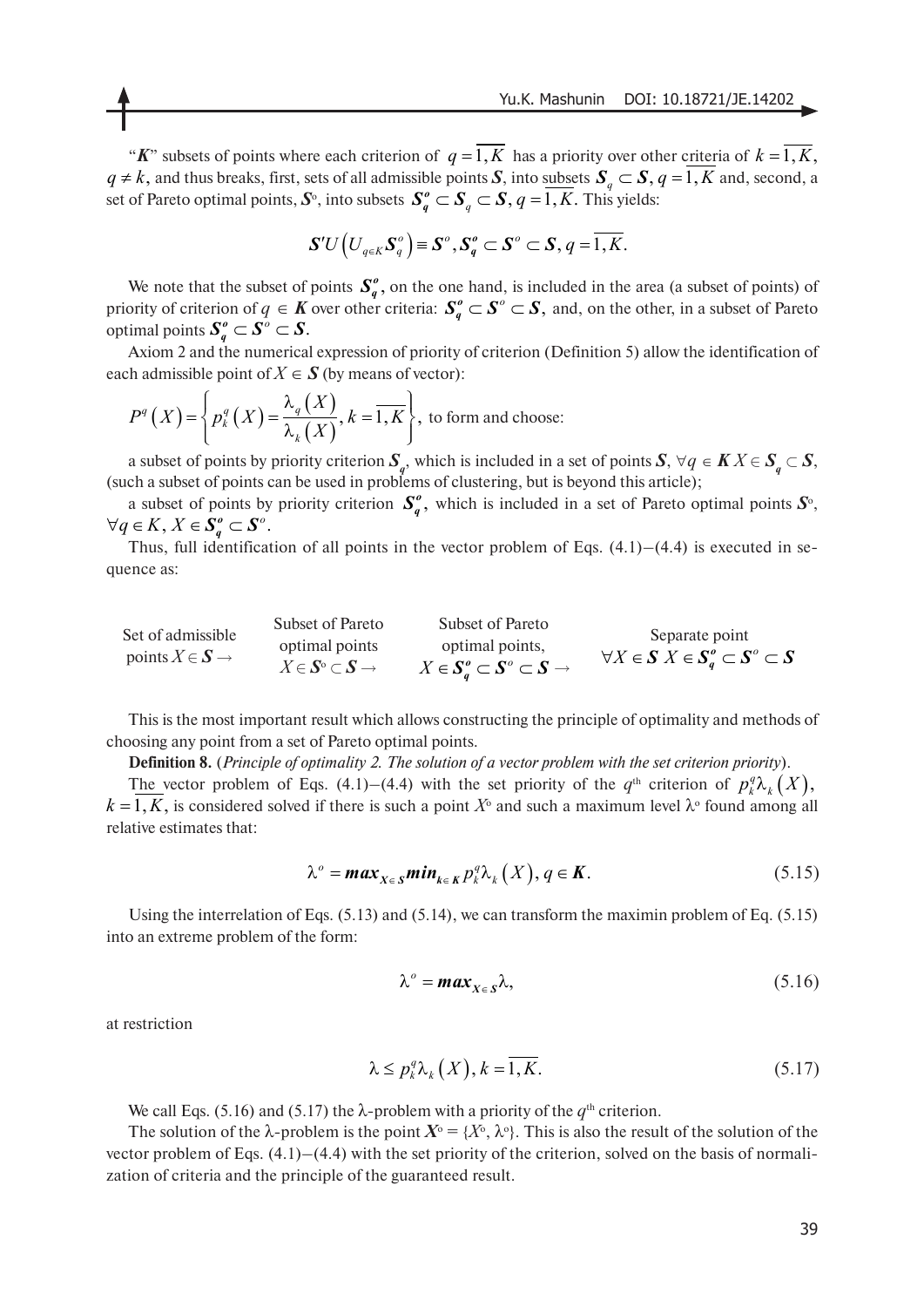In the optimum solution  $X^{\circ} = \{X^{\circ}, \lambda^{\circ}\}, X^{\circ}$ , an optimum point, and  $\lambda^{\circ}$ , the maximum lower level, the point of  $X^{\circ}$  and the  $\lambda^{\circ}$  level correspond to restrictions of Eq. (5.9), which can be written as:

$$
\lambda^o \le p_k^q \lambda_k(X^o), k = \overline{1, K}.
$$

These restrictions are the basis of an assessment of the correctness of the solution in the practical vector problems of optimization.

From Definitions 1 and 2, "Principles of optimality", follows the opportunity to formulate the concept of the operation "opt".

**Definition 9.** (*Mathematical operation "opt"*).

In the vector problem of Eqs.  $(4.1)$ – $(4.4)$ , in which "max" and "min" are part of the criteria, the mathematical operation "opt" consists in determining such a point  $X^{\circ}$  and such a maximum lower level  $\lambda^{\circ}$  in which all criteria are measured in relative units:

$$
\lambda^{\circ} \le \lambda_{k}\left(X^{\circ}\right) = \frac{f_{k}\left(X\right) - f_{k}^{\circ}}{f_{k}^{*} - f_{k}^{\circ}}, k = \overline{1, K},
$$
\n(5.18)

i.e., all criteria of  $\lambda_k\left(X^o\right), k=1, K,$  are equal to or greater than the maximum level of  $\lambda^o$  (therefore  $\lambda^o$  is also called the guaranteed result).

**Theorem 2.** (The theorem of the most inconsistent criteria in a vector problem with the set priority).

If in the convex VPMP of Eqs. (4.1)–(4.4) the priority of the  $q^{\text{th}}$  criterion of  $p_k^q$ ,  $k = 1, K, \forall q \in \mathbf{K}$ over other criteria is set, at a point of an optimum  $X^{\circ} \in S$  obtained on the basis of normalization of criteria and the principle of guaranteed result, there will always be two criteria with the indices  $r \in K$ ,  $t \in K$ , for which the following strict equality holds:

$$
\lambda^o = p_k^r \lambda_r \left( X^o \right) = p_k^t \lambda_t \left( X^o \right), r, t \in \mathbf{K}, \tag{5.19}
$$

and other criteria are defined by inequalities:

$$
\lambda^{\circ} \le p_k^q\left(X^{\circ}\right), k = \overline{1, K}, \forall q \in K, q \ne r \ne t. \tag{5.20}
$$

Criteria with the indices  $r \in K$ ,  $t \in K$  for which the equality of Eq. (5.20) holds are called the most inconsistent.

Proof. Similar to Theorem 2 [7].

We note that in Eqs. (5.19) and (5.20), the indices of criteria *r*,  $t \in K$  can coincide with the  $q \in K$ index.

*Consequence of Theorem 1*, about equality of an optimum level and relative estimates in a vector problem with two criteria with a priority of one of them.

In a convex VPMP with two equivalent criteria, solved on the basis of normalization of criteria and the principle of the guaranteed result, at an optimum point  $X^{\circ}$  equality is always carried out at a priority of the first criterion over the second:

$$
\lambda^{\circ} = \lambda_1(X^{\circ}) = p_2^1(X^{\circ})\lambda_2(X^{\circ}), X^{\circ} \in \mathbf{S},
$$
\n(5.21)

where  $p_2^1\big(X^o\big)=\lambda_1\big(X^o\big)\big/\lambda_2\big(X^o\big),$  and at a priority of the second criterion over the first:

$$
\lambda^o = p_1^2(X^o)\lambda_1(X^o) = \lambda_2(X^o), X^o \in S,
$$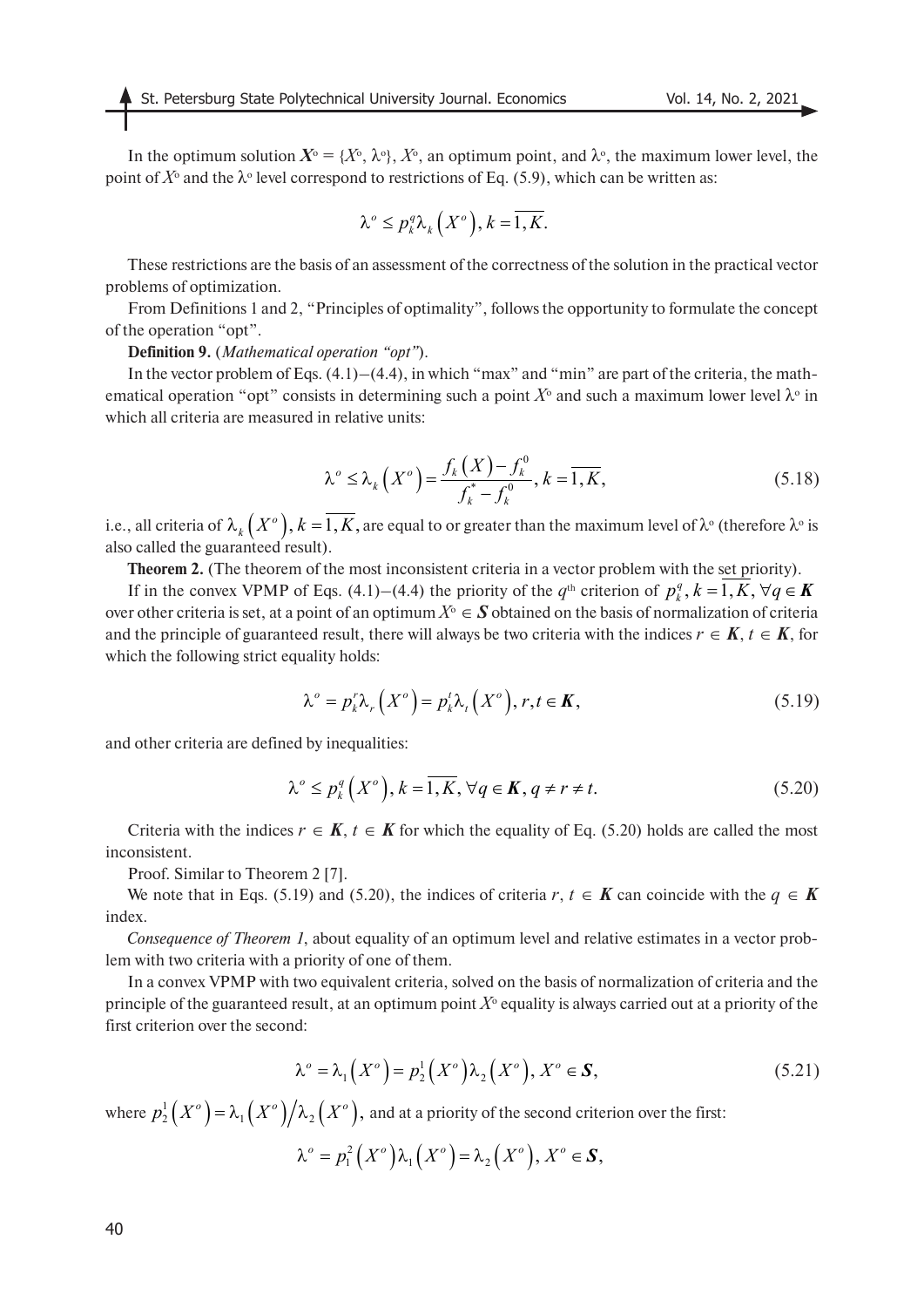where  $p_1^2(X^o)$  =  $\lambda_2(X^o)$ .  $\lambda_1(X^o)$ .

*5.3. Mathematical algorithm of the solution of a vector problem with equivalent criteria*

To solve VPMP  $(4.1)$ – $(4.4)$ , we proposed the methods based on axioms of the normalization of criteria and the principle of the guaranteed result which follow from Axiom 1 and Principle of Optimality 1. We will present it in a number of steps:

*Step 1.* VPMP (3.1)–(3.4) is solved for each criterion separately, i.e. at the maximum for  $\forall k \in K_1$ , and at the minimum for ∀ $k \in K$ <sub>2</sub>. As a result, we obtain:

 is an optimum point by the corresponding criterion,  $X^*_{k}$  is an optimum point by the corresponding criterion,  $k = 1, \underline{K};$ 

*k k*

 $f_k^* = f_k(X_k^*)$  is the value of the  $k^{\text{th}}$  criterion in this point,  $f_k^* = f_k\left(X_k^*\right)$  is the value of the  $k^{\text{th}}$  criterion in this point,  $k = \underline{1, K}$ .

*Step 2.* We find the worst value of each criterion on  $S: f_k^0$ ,  $k = 1, K$ . For this purpose, we solve problem  $(4.1)$ – $(4.4)$  for each criterion of  $k = 1, K<sub>1</sub>$  at the minimum:

$$
f_k^0 = \min f_k(X), G(X) \le B, X \ge 0, k = \overline{1, K_1}.
$$

Problem (4.1)–(4.4) is solved for each criterion  $k = 1, K_2$  at the minimum:

$$
f_k^0 = \max f_k(X), G(X) \le B, X \ge 0, k = \overline{1, K_2}.
$$

As a result, we obtain:  $X_i^0 = \{x_i, j = 1, N\}$ , which is an optimum point by the corresponding criterion,  $k = 1, K; f_k^0 = f_k(X_k^0)$ , which the value of the  $k^{\text{th}}$  criterion in the point of  ${X}_k^0 = \left\{ {x_j ,\,j = \overline {1,N}} \right\},$  $(k = 1, K; f_k^0 = f_k(X_k^0)$ , which the value of the  $k^{\text{th}}$  criterion in the point of  $X_k^0$ ,  $k = 1, K$ .

*Step 3.* We perform a system analysis of a set of Pareto optimal points. For this purpose, in optimum points of  $X^* = \{X_k^*, k = \overline{1, K}\}$  we determine the values of criterion functions of  $F(X^*)$  and relative estimates  $\lambda(X^*)$ ,  $\lambda_k(X) = \frac{f_k(X) - f_k^0}{f^* + f_k^0}$ ,  $\forall k \in \mathbf{K}$ :  $f(X^*)$ ,  $\lambda_k(X) = \frac{f_k(X) - f_k^0}{f_k^* - f_k^0}$ ,  $\forall k$  $\lambda\left(X^*\right), \lambda_k\left(X\right) = \frac{f_k\left(X\right) - f_k^0}{f_k^* - f_k^0}, \, \forall k \in \mathbb{R}$ 

$$
\lambda_k(X) = \frac{f_k(X) - f_k^0}{f_k^* - f_k^0}, \forall k \in \mathbf{K}.
$$

$$
F(X^*) = \left\{ f_k(X_k^*), q = \overline{1, K}, k = \overline{1, K} \right\} = \begin{vmatrix} f_1(X_1^*), ..., f_K(X_1^*) \\ ... \\ f_1(X_K^*), ..., f_K(X_K^*) \end{vmatrix},
$$

$$
\lambda\left(X^{*}\right) = \left\{\lambda_{q}\left(X_{k}^{*}\right), q = \overline{1, K}, k = \overline{1, K}\right\} = \begin{bmatrix} \lambda_{1}\left(X_{1}^{*}\right), ..., \lambda_{K}\left(X_{1}^{*}\right) \\ ... \\ \lambda_{1}\left(X_{K}^{*}\right), ..., \lambda_{K}\left(X_{K}^{*}\right) \end{bmatrix} .
$$
 (5.22)

In general, in VPMP, the relative  $\forall k \in K$  estimate of  $\lambda_k(X)$ ,  $k = 1, K$  lies within  $0 \le \lambda_k(X) \le 1$ ,  $k = 1, K$ .

*Step 4.* Construction of the λ-problem.

The construction of the  $\lambda$ -problem is carried out in two stages:

Initially, we construct a maximin problem of optimization with the normalized criteria which at the second stage is transformed to the standard problem of mathematical programming called the λ-problem. For the construction of a maximin problem of optimization, we use definition 2: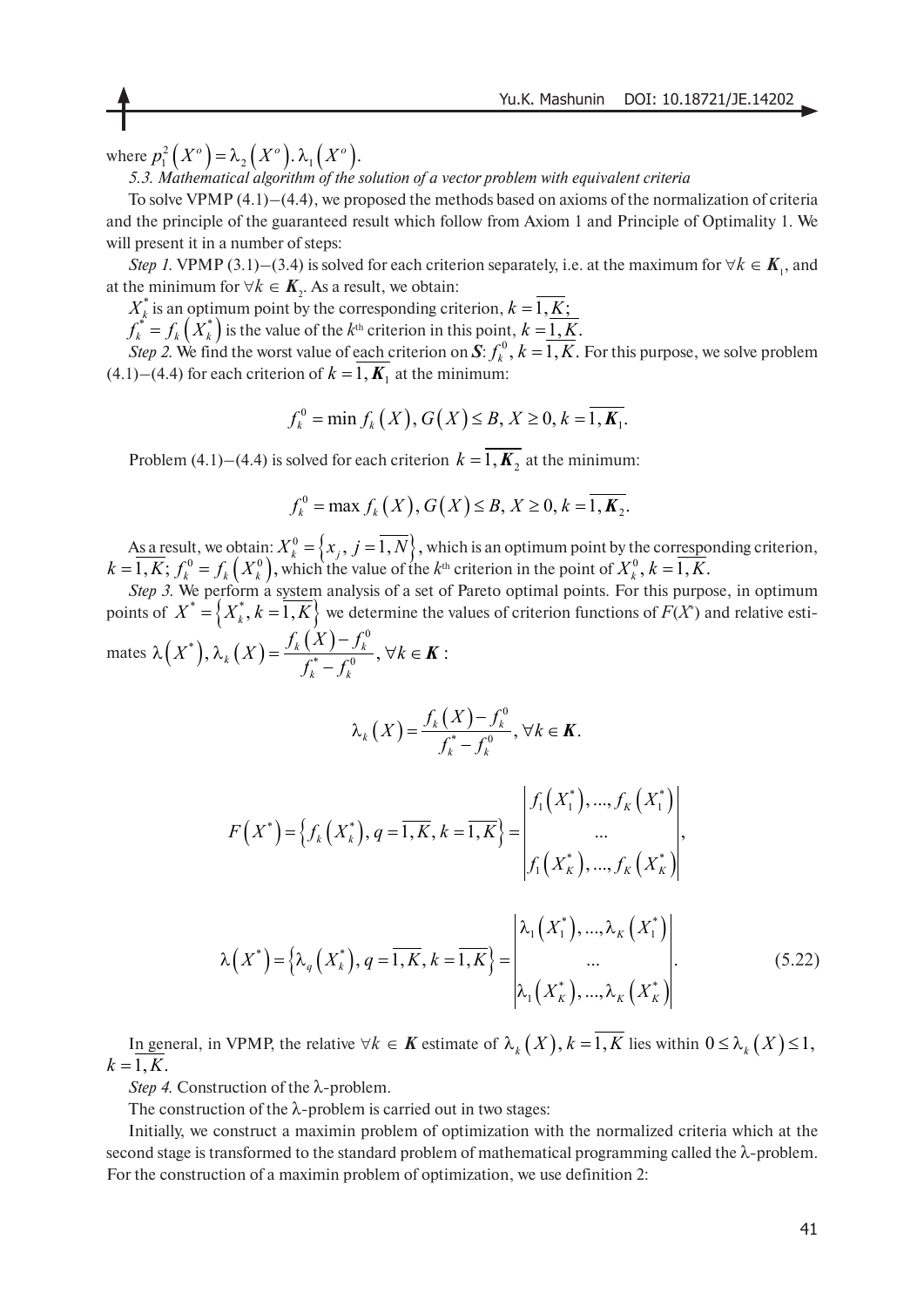$$
\forall X \in \mathbf{S} \ \lambda = \min_{k \in K} \lambda_k(X).
$$

The lower  $\lambda$  level is maximized with respect to  $X \in S$ , as a result we formulate a maximin problem of optimization with the normalized criteria.

$$
\lambda^o = \max_{X \in S} \min_{k \in K} \lambda_k(X).
$$
 (5.23)

At the second stage, we transform problem (5.23) into a standard problem of mathematical programming:

$$
\lambda^o = \max_{X \in S} \lambda, \quad \to \quad \lambda^o = \max_{X \in S} \lambda,
$$
\n(5.24)

$$
\lambda - \lambda_k(X) \le 0, k = \overline{1, K}, \quad \to \quad \lambda - \frac{f_k(X) - f_k^0}{f_k^* - f_k^0} \le 0, k = \overline{1, K}, \tag{5.25}
$$

$$
G(X) \le B, X \ge 0, \rightarrow G(X) \le B, X \ge 0.
$$
\n
$$
(5.26)
$$

In  $\lambda$ -problem (5.24)–(5.26), the vector of unknown *X* has the dimension of  $N + 1$ :  $X = \{X, x_1, ..., x_N\}$ . *Step 5.* Solution of λ-problem.

 $λ$ -problem  $(4.24)$ – $(4.26)$  is a standard problem of convex programming and for its solution we use the standard methods.

As a result of solving  $\lambda$ -problem, we obtain:  $X^o = \{X^o, \lambda^o\}$  is an optimum point;  $\mathcal{A}_k\left(X^o\right), k = 1, K$  are values of the criteria in this point;

$$
\lambda_k(X^o) = \frac{f_k(X) - f_k^o}{f_k^* - f_k^o}, k = \overline{1, K}
$$
 are values of relative estimates;

 $\lambda$ <sup>o</sup> is the maximum relative estimate which is the maximum lower level for all relative estimates of  $\lambda_k(X^o)$ , or the guaranteed result in relative units.  $\lambda^o$  guarantees that all relative estimates of  $\lambda_k(X^o)$  are greater than or equal to  $\lambda$ °:

$$
\lambda_k(X^{\circ}) \ge \lambda^{\circ}, k = \overline{1, K} \text{ or } \lambda^{\circ} \le \lambda_k(X^{\circ}), k = \overline{1, K}, X^{\circ} \in S,
$$

and according to Theorem 1 the  $X^o = {\lambda}^o, x_1, ..., x_N$  point is a Pareto optimum.

*5.4. Mathematical method of the solution of a vector problem with criterion priority*

*Step 1.* We solve a vector problem with equivalent criteria. The algorithm of the solution is presented in Section 5.3.

As a result, we obtain:

optimum points by each criterion separately  $X_k^*$ ,  $k = 1, K$  and values of criterion functions in these points of  $f^*_i = f^*_k(X^*_i)$ ,  $k = 1, K$ , which represent the boundary of a set of Pareto optimal points;  $f_{k}^{*} = f_{k}(X_{k}^{*}), k = 1, K,$ 

anti-optimum points by each criterion of  $X_i^0 = \{x_i, j = 1, N\}$  and the worst unchangeable part of each criterion of  ${X_{k}^{0}} = {x_{j}, j = 1, N}$  $f_k^0 = f_k(X_k^0), k = 1, K;$ 

 $X^o = \{X^o, \lambda^o\}$ , an optimum point, as a result of the solution of VPMP at equivalent criteria, i.e., the result of the solution of a maximin problem and the λ-problem constructed on its basis;

 $\lambda^{\circ}$ , the maximum relative estimate that is the maximum lower level for all relative estimates of  $\lambda_k(X^{\circ})$ , or the guaranteed result in relative units,  $\lambda^{\circ}$  guarantees that all relative estimates of  $\lambda_k(X^o)$  are equal to or greater than  $\lambda$ °: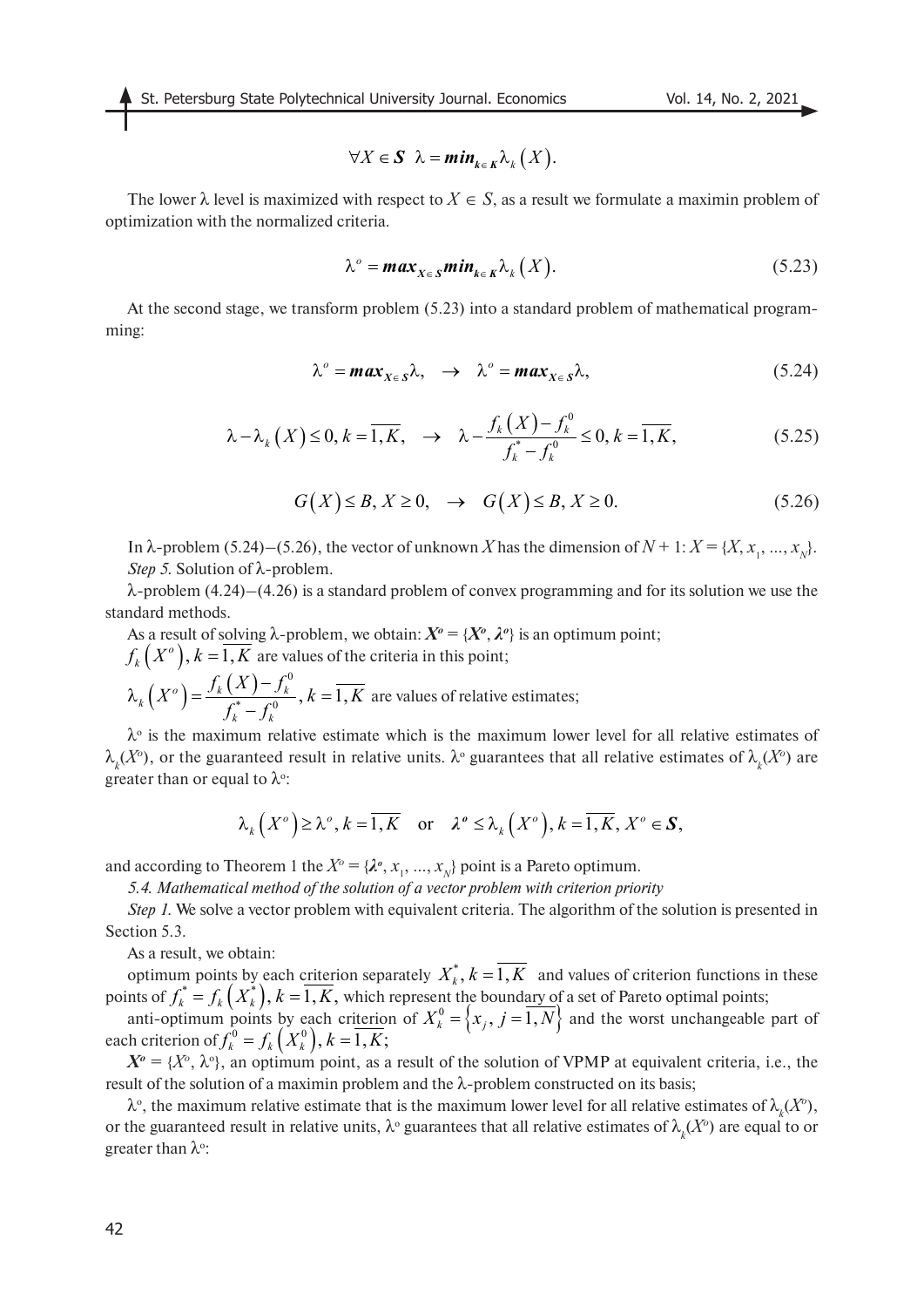$$
\lambda^o \le \lambda_k(X^o), k = \overline{1, K}, X^o \in S. \tag{5.27}
$$

The decision-maker carries out the analysis of the results of the solution of the vector problem with equivalent criteria.

If the obtained results satisfy the decision-maker, then the process concludes, otherwise subsequent calculations are performed.

In addition, we calculate:

in each point  $X_k$ ,  $k = 1, K$  we determine values of all criteria of:  $q=1, K\{f_a(X_k^*)\}, q=1, K\}, k=1, K$ , and relative estimates  $k = \overline{1, K}$ ,  $\lambda_k(X) = \frac{f_k(X) - f_k^0}{f_k^* - f_k^0}, \forall k \in \mathbf{K}$ :  $X_k^*, k = 1, \underline{K}$  ${q = 1, K} \left\{ {f_q \left( {X_k^*} \right),q = 1,K} \right\}, k = 1, K,$  and relative estimates  ${\lambda \left( {{X^*}} \right) = } \left\{ {\lambda _q \left( {X_k^*} \right),q = 1,K} \right\}$ *k k*  $k = \overline{1, K}$ ,  $\lambda_k(X) = \frac{f_k(X) - f_k^0}{f_k^* - f_k^0}$ ,  $\forall k$  $\{f_k\left(X\right)=\frac{f_k\left(X\right)-f_k^0}{f_k^*-f_k^0},\,\forall k\in$ 

$$
F(X^*) = \begin{vmatrix} f_1(X_1^*) \dots f_K(X_1^*) \\ \dots \\ f_1(X_K^*) \dots f_K(X_K^*) \end{vmatrix}, \lambda(X^*) = \begin{vmatrix} \lambda_1(X_1^*) \dots \lambda_K(X_1^*) \\ \dots \\ \lambda_1(X_K^*) \dots \lambda_K(X_K^*) \end{vmatrix}.
$$
 (5.28)

Matrices of criteria of  $F(X^*)$  and relative estimates of  $\lambda(X^*)$  show the values of each criterion of  $k = 1, K$  upon transition from one optimum point  $X_k^*, k \in K$  to another  $X_q^*, q \in K$ , i.e., on the border of a great number of Pareto.

at an optimum point at equivalent criteria  $X^{\circ}$  we calculate values of criteria and relative estimates:

$$
f_k(X^o), k = \overline{1, K}; \lambda_k(X^o), \overline{1, K}, \qquad (5.29)
$$

which satisfy the inequality of Eq. (4.27). In other points  $X \in S^{\circ}$ , in relative units the criteria of  $\lambda =$  $= min<sub>k ∈ K</sub> λ<sub>k</sub>(X)$  are always less than λ°, given the λ-problem of Eqs. (5.24)–(5.26).

This information is also a basis for further study of the structure of a great number of Pareto.

*Step 2.* Choice of priority criterion of  $q \in K$ .

We know from the theory (see Theorem 1) that at an optimum point  $X^{\circ}$  there are always two most inconsistent criteria,  $q \in K$  and  $v \in K$ , for which an exact equality holds in relative units:

 $\lambda^{\circ} = \lambda_q(X^{\circ}) = \lambda_y(X^{\circ}), q, \nu \in \mathbf{K}, X \in \mathbf{S}$ . Others are subject to inequalities:

$$
\lambda^{\circ} \leq \lambda_k(X^{\circ}), \forall k \in \mathbf{K}, q \neq v \neq k.
$$

As a rule, the criterion which the decision-maker would like to improve is part of this couple, and such a criterion is called a priority criterion, which we designate  $q \in K$ .

*Step 3.* We determine numerical limits of the change in the value of the criterion priority  $q \in K$ .

For priority criterion  $q \in K$ , we use the matrix of Eq. (5.22) to determine the numerical limits of the change of the criterion value:

$$
f_q(X^o) \le f_q(X) \le f_q(X_q^*), q \in K,
$$
\n(5.30)

where  $f_q(X_q^*)$  derives from the matrix of Eq. (4.28)  $F(X^*)$ , all criteria showing values measured in physical units,  $f_{k}\left( X^o\right)$ ,  $k=\overline{1,K}$  from Eq. (4.29), and, in relative units of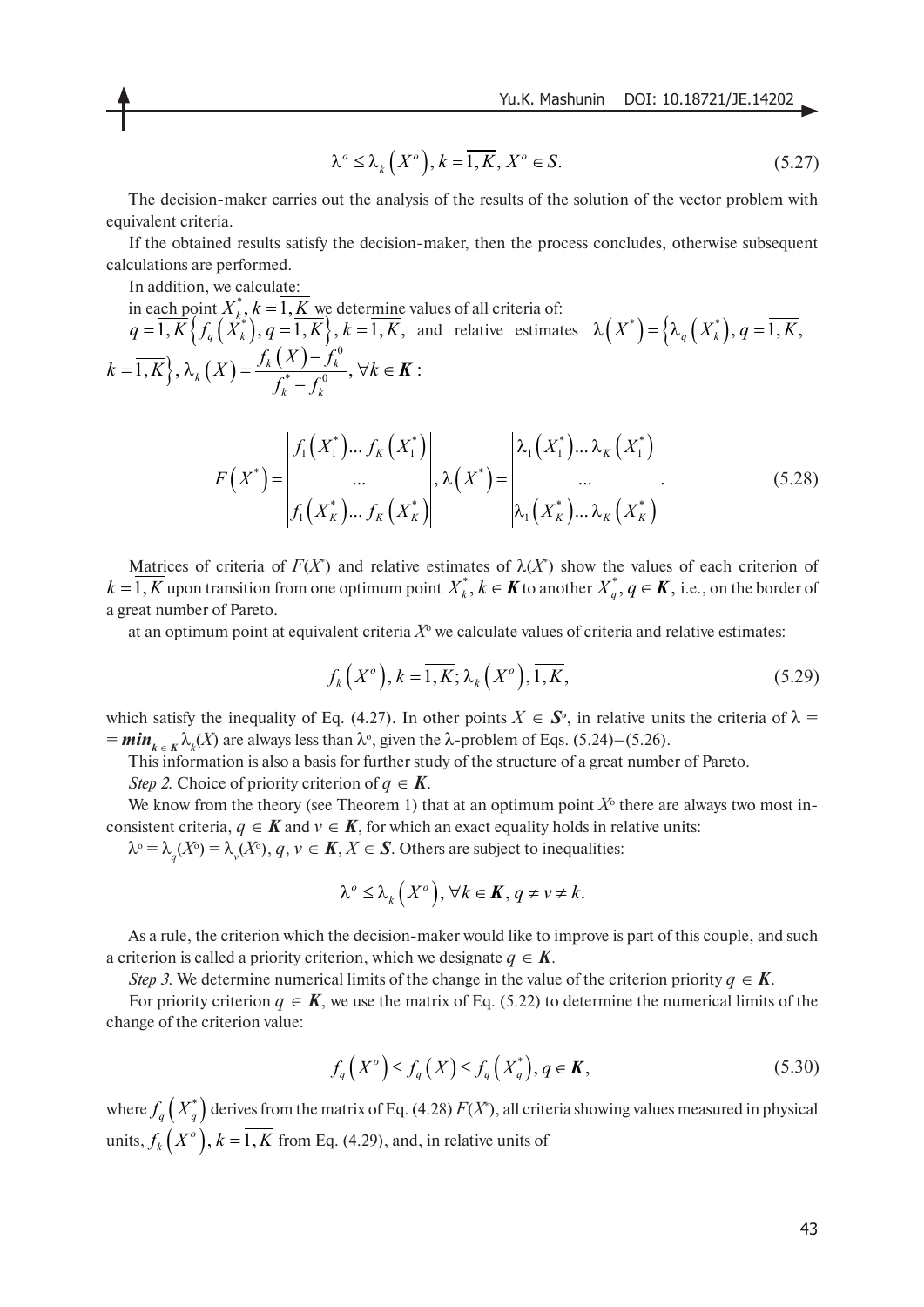$$
\lambda_q(X^o) \leq \lambda_q(X) \leq \lambda_q(X_q^*), q \in K,
$$
\n(5.31)

where  $\lambda_q(X_q^*)$  derives from the matrix  $\lambda(X^*)$ , all criteria showing values measured in relative units (we note that  $\lambda_q(X_q^*)$  = 1),  $\lambda_q(X^{\circ})$  from Eq. (5.22).

As a rule, Eqs.  $(5.30)$  and  $(5.31)$  are displayed for analysis.

*Step 4.* Choice of the value of priority criterion (decision-making).

The decision-maker carries out the analysis of the results of calculations of Eq. (5.28) and from the inequality of Eq. (5.30) chooses the numerical value  $f_q$  of the criterion of  $q \in K$ :

$$
f_q(X^o) \le f_q \le f_q(X_q^*), q \in \mathbf{K}.\tag{5.32}
$$

For the chosen value of the criterion of  $f_q$ , it is necessary to determine a vector of unknown  $X^{\circ}$ . For this purpose, we carry out the subsequent calculations.

*Step 5.* Calculation of a relative estimate.

For the chosen value of the priority criterion of  $f_q$ , the relative estimate is calculated as:

$$
\lambda_q = \frac{f_q - f_q^0}{f_q^* - f_q^0}, q \in \mathbf{K},
$$
\n(5.33)

which upon transition from point  $X^{\circ}$  to  $X^*_{q}$ , according to Eq. (5.27), lies in the limits:

$$
\lambda_q(X^o) \leq \lambda_q \leq \lambda_q(X^*_q) = 1.
$$

*Step 6.* Calculation of the coefficient of linear approximation.

Assuming a linear nature of the change of criterion of  $f_q(X)$  in Eq. (5.30) and according to the relative estimate of  $\lambda_q(X)$  in Eq. (5.31), using standard methods of linear approximation we calculate the proportionality coefficient between  $\lambda_q(X^{\circ})$ ,  $\lambda_q$ , which we will refer to as  $\rho$ :

$$
\rho = \frac{\lambda_q - \lambda_q\left(X^o\right)}{\lambda_q^* - \lambda_q^o}, q \in K.
$$

*Step 7.* Calculation of coordinates of priority criterion with the value  $f_q$ .

In accordance with Eq. (5.32), the coordinates of the  $X^q$  priority criterion point lie within the following limits:  $X^{\circ} \leq X_{\alpha} \leq X_{\alpha}$ ,  $q \in K$ . Assuming a linear nature of change of the vector  $X_{\alpha} = \{x_1^q, ..., x_N^q\}$  we determine coordinates of a point of priority criterion with the value  $f_q$  with the relative estimate of Eq. (5.32):  $X^{\circ} \leq X_q \leq X_q^*$ ,  $q \in \mathbf{K}$ . Assuming a linear nature of change of the vector  $X_q = \{x_1^q, ..., x_N^q\}$ 

$$
X_q = \left\{ x_1^q = x_1^o + \rho \left( x_q^* (1) - x_1^o \right), \dots, x_N^q = x_N^o + \rho \left( x_q^* (N) - x_N^o \right) \right\},
$$

where *Step 8.* Calculation of the main indicators of a point *X* .  ${X^o} = \{x_1^o, ..., x_N^o\}, X_q^* = \{x_q^*\left(1\right), ..., x_q^*\left(N\right)\}.$ 

For the obtained point  $x_q$ , we calculate: all criteria in physical units  $F^q = \left\{ f_k\left(X_q\right), k=\overline{1,K} \right\},$ all relative estimates of criteria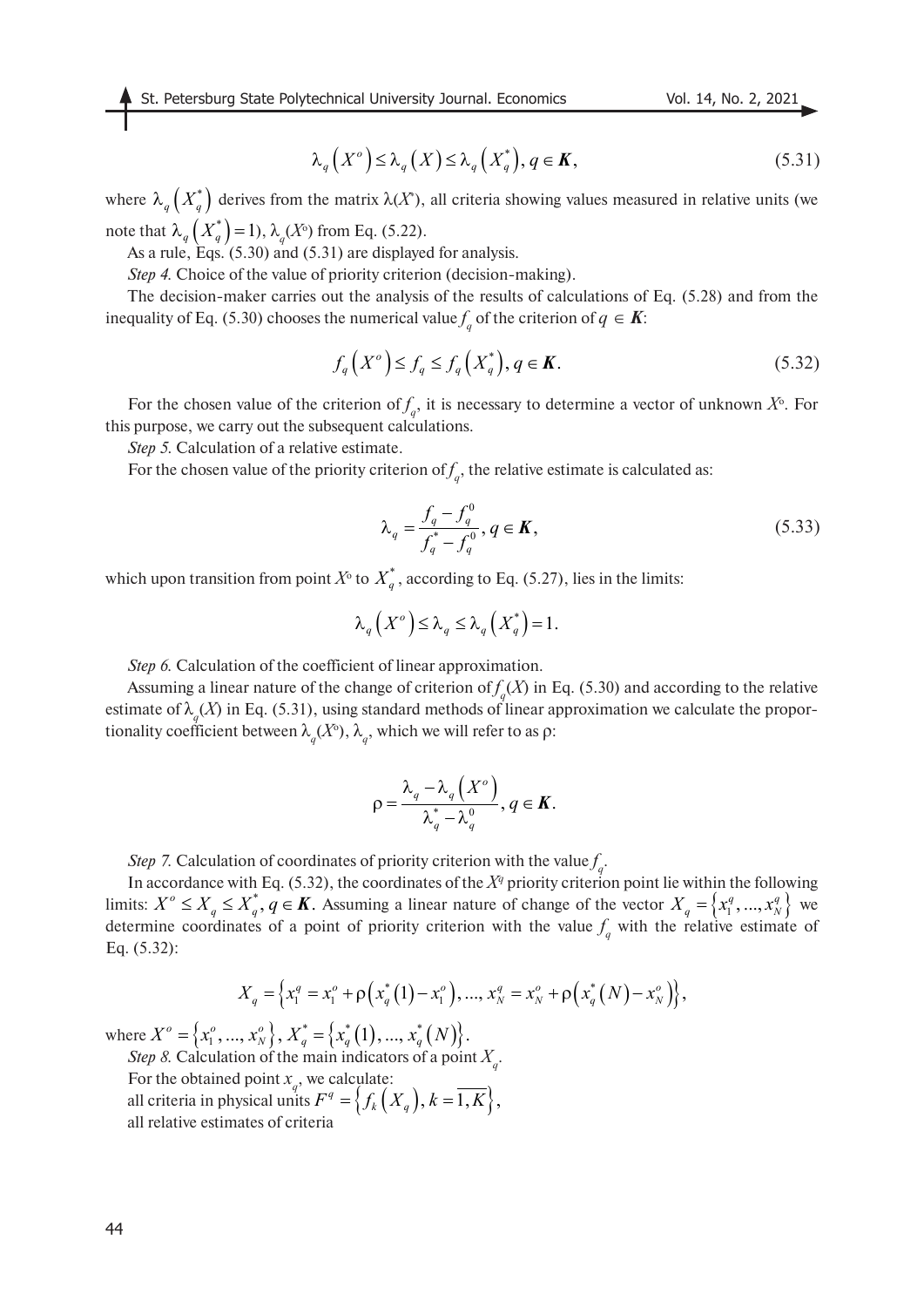$$
\lambda^{q} = \left\{\lambda_{k}^{q}, k = \overline{1, K}\right\}, \lambda_{k}\left(X_{q}\right) = \frac{f_{k}\left(X_{q}\right) - f_{k}^{0}}{f_{k}^{*} - f_{k}^{0}}, k = \overline{1, K},
$$

the vector of priorities  $(X_q)$  $(X_q)$  $q = \left\{ p_k^q = \frac{N_q(N_q)}{2(N)}, k = \overline{1, K} \right\},\$  $k \left( \begin{array}{c} 2 \lambda \\ q \end{array} \right)$ *X*  $P^q = \left\{ p_k^q = \frac{\lambda_q(X_q)}{\lambda_k(X_q)}, k = \overline{1, K} \right\}$ 

the maximum relative estimate  $\lambda^{oq} = \min\left(p_k^q \lambda_k \left(X_q\right), k = \overline{1, K}\right)$ .

Any point from Pareto's set  $X_t^o = \{ \lambda_t^o, X_t^o \} \in S^o$  can be calculated in a similar way. *Analysis of results.* The calculated value of criterion  $f_q(X_t^o)$ ,  $q \in K$  is usually not equal to the set  $f_q$ . The error of the choice of  $\Delta f_q = \left| f_q(X_t^o) - f_q \right|$  is defined by the error of linear approximation.  $\left\{\mathbf X_t^o=\left\{\mathbf\lambda_t^o,X_t^o\right\}\in \mathbf S^o\right\}$  $f_q(X_t^o), q \in K$ 

#### **Conclusion**

Thus, the following results are obtained in the article.

1. The study and analysis of the management of the multi-level system of the state within the digital economy has shown that the activities of state authorities aimed at managing the economic and social development of the state include the relationship between the state, regions (subjects of the Russian Federation) and municipalities should be an integral part of the national policy of the state. We defined "Digital economy" and showed its use in the management of a multi-level system of the state.

2. We carried out an analysis of economic and mathematical models of the company's development and on its basis we developed the theoretical foundations of mathematical modeling of the development and management of an industrial enterprise: a cluster that represents the lower level of state management. We proposed a mathematical model of the functioning of an industrial enterprise (cluster), represented by a vector problem of mathematical programming. This model allows making an optimal decision considering a set of criteria (economic indicators) in the aggregate.

3. To solve the vector problem of mathematical programming, a mathematical apparatus based on the normalization of criteria and the principle of guaranteed results is presented. The presented mathematical modeling apparatus provides, first, an opportunity to solve one of the most important problems of the theory of the firm - making an optimal decision based on a certain set of economic indicators (criteria) in the aggregate, secondly, the numerical model of the enterprise allows you to assess the dynamics of production development, economic indicators, relative growth rates, and collectively assess the investment required for such production growth, and, thirdly, allows you to form a strategic plan for innovative development of the enterprise, taking into account extensive and intensive factors (technologies) of production development.

The direction of research related to the strategic development of the multi-level socio-economic system of the state in the digital economy creates a methodological basis for the development and implementation of management decisions focused on the priority areas of economic development of the state. In this direction, the structure of the multi-level hierarchical system of the state economy is developed, aimed at solving the problems of forecasting, strategic planning and management at individual levels of the state within the digital economy. To solve the problems of forecasting and planning, a mathematical apparatus based on the theory and methods of vector optimization has been developed. At the lower level of the hierarchical system of the state economy, a mathematical model of a corporation (cluster) is studied, which takes into account both extensive and intensive factors of production development. In the cluster model, the input data is, first, statistical information and, second, technological information of the production preparation. It is shown that in the aggregate, statistical, technological information, as well as the relationship with consumers of products and with the financial (banking) sphere, is characterized as "digital economy".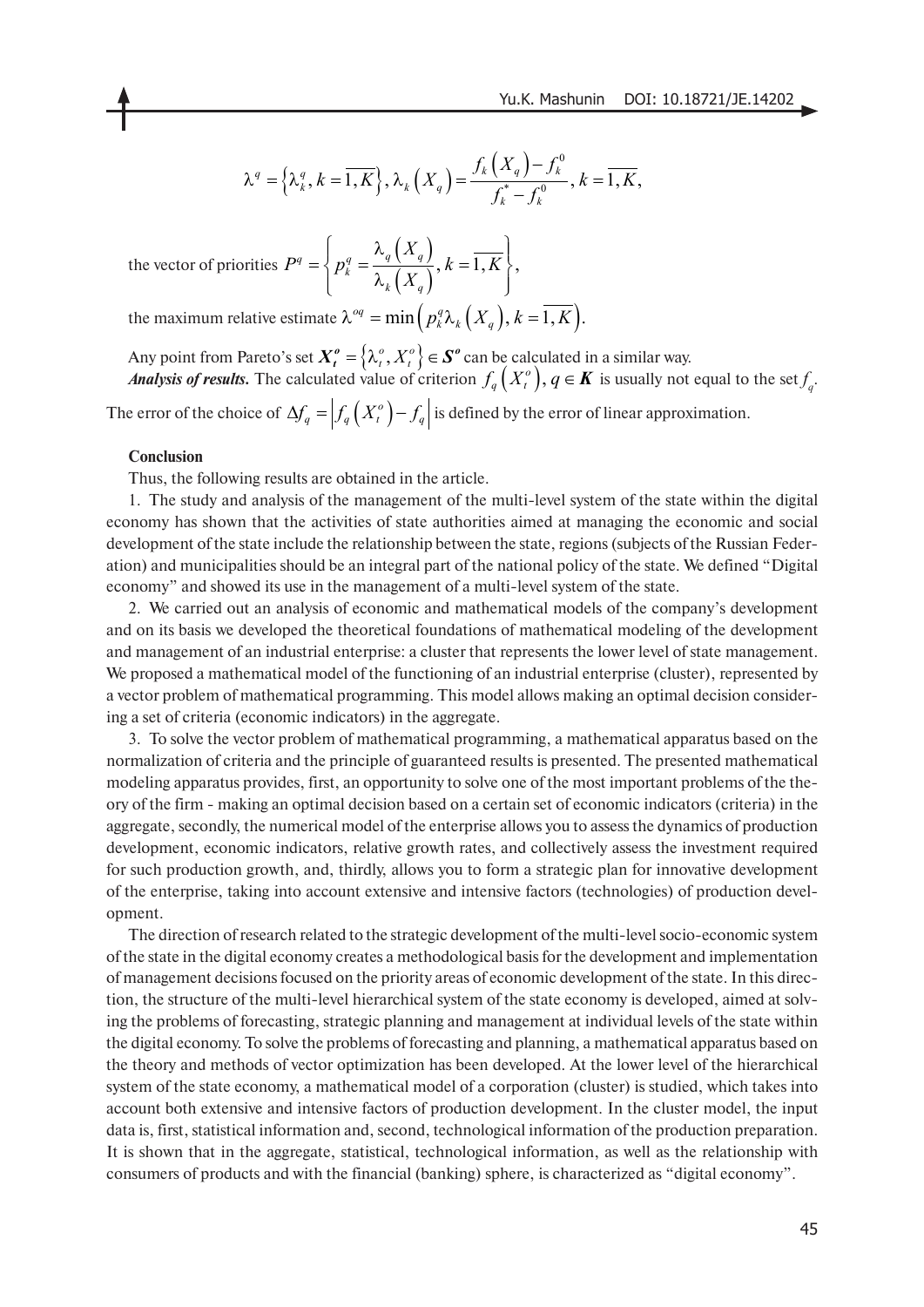*The direction of further research is related* to the practical implementation of mathematical models, vector optimization methods and their use in the practice of forecasting, planning and development of all departments of the state and industrial corporations (clusters) in particular.

#### **REFERENCES**

1. Digital economy, what is it? rusrand.ru/actuals/cifrovaya.

2. Analysis of the current state and prospects for the development of additive technologies in the digital economy. In the monograph: The development of digital economy in the context of deglobalization and the recession – St. Petersburg: Publishing House of Polytechnic University. University, 2018. S. 269–28932.

3. **Tatarkin, A.V. Sukhovey,** Postroyeniye innovatsionnoy ekonomiki v RF: problemy i perspektivy [Building an innovative economy in the Russian Federation: problems and prospects]. Innovations, 2017, no. 7, pp. 11–15. (rus)

4. **V. Pareto,** 1896. Cours d'Economie Politique. – Lausanne: Rouge.

5. **P. Samuelson,** 1964. Economics. Part 1. – M: Progress.

6. **R. Coase,** The Institutional Structure of Production // The American Economic Review, vol. 82, no. 4, pp. 713–719, 1992. (Nobel Prize lecture)

7. **J. Gilbert,** 1976. Economic theory and goals of the society. – M: Progress. – 230 p.

8. **G. Saimone,** 1995. Theory of decision making in economic theory and the behavioral Sciences // In the book: The theory of the firm. St. Petersburg.

9. **K.K. Seo,** 2000. Managerial Economics: Text, Problems, and Short cases. Per. from English. – M: INFA-M.  $-671$  p.

10. **K. Khan,** 2004. Controlling. – M: INFA-M. – 671 p.

11. **A. Fayol,** (1992). General and industrial management. – M: Controlling.

12. **L. Walras,** (1874). Elements of Pure Economies, or the theory of social wealth, Lausanne.

13. **O.M. Pisareva,** Modernizatsiya organizatsionnogo mekhanizma i tekhnologicheskoy skhemy strategicheskogo planirovaniya na osnove tsifrovoy platformy gosudarstvennogo upravleniya // Nauchnotekhnicheskiye vedomosti SPbGPU. Ekonomicheskiye nauki. 2019. T. 12, № 6. S. 7–25. DOI: 10.18721/ JE.12601

14. **I.I. Yeliseyeva, V.V. Platonov,** Dinamicheskiy potentsial – nedostayushcheye zveno v issledovanii innovatsionnoy deyatelnosti // Finansy i biznes. 2014. № 4. S. 102–110.

15. Promyshlennaya politika v usloviyakh novoy industrializatsii: monografiya // Avt. kol.: Andrianov K.N. i dr.; Pod red. Tolkacheva S.A. – M.: MAKS Press, 2015. 252 s.

16. **A.Ye. Karlik, V.V. Platonov,** Issledovaniye innovatsionnogo razvitiya predpriyatiy: problemy i tendentsii // Strategii biznesa. № 7 (27). 2016, S. 13–16.

17. **A.V. Babkin, Ye.A. Baykov,** Kollaboratsiya promyshlennykh i tvorcheskikh klasterov v ekonomike: sushchnost, formy, osobennosti // Nauchno-tekhnicheskiye vedomosti Sankt-Peterburgskogo gosudarstvennogo politekhnicheskogo universiteta. Ekonomicheskiye nauki. 2018. T. 11. № 4. S. 141–164.

18. Tsifrovaya ekonomika Globalnyye izmeneniya na osnove novykh tsifrovykh tekhnologiy i innovatsionnykh biznes-modeley [Elektronnyy resurs] // Fond «Tsifrovyye Platformy». – 2019. URL: http://www.fidp.ru/research/digital.

19. **A.V. Babkin, N.S. Alekseyeva,** Tendentsii razvitiya tsifrovoy ekonomiki na osnove issledovaniya naukometricheskikh baz dannykh // Ekonomika i upravleniye. 2019. № 6 (164). S. 16–25.

20. Tsifrovaya transformatsiya raznomasshtabnykh predpriyatiy, vovlechennykh v realnyy sektor rossiyskoy ekonomiki // I.N. Makarov, O.V. Shirokova, V.A. Arutyunyan, Ye.E. Putintseva // Ekonomicheskiy otnosheniya Zhurnal. – 2019. –  $\mathbb{N}$  1. – S. 313–326. URL: https://www.researchgate.net/ publication/332345804\_Cifrovaa\_transformacia\_raznomasstab-nyh\_predpriatij\_vovlecennyh\_v\_realnyj\_sektor\_rossijskoj\_ekonomiki

21. **I.M. Zaychenko, P.D. Gorshechnikova, A.I. Levina, A.S. Dubgorn,** Tsifrovaya transformatsiya biznesa: podkhody i opredeleniya // Nauchnyy zhurnal NIU ITMO. Seriya Ekonomika i ekologicheskiy menedzhment № 2, 2020.

22. **R.I. Akmayeva, A.V. Babkin, N.Sh. Yepifanova,** O strategiyakh vosstanovleniya rossiyskikh organizatsiy posle covid-19 // Nauchno-tekhnicheskiye vedomosti Sankt-Peterburgskogo gosudarstvennogo politekhnicheskogo universiteta. Ekonomicheskiye nauki. 2020. T. 13. № 3. S. 115–128.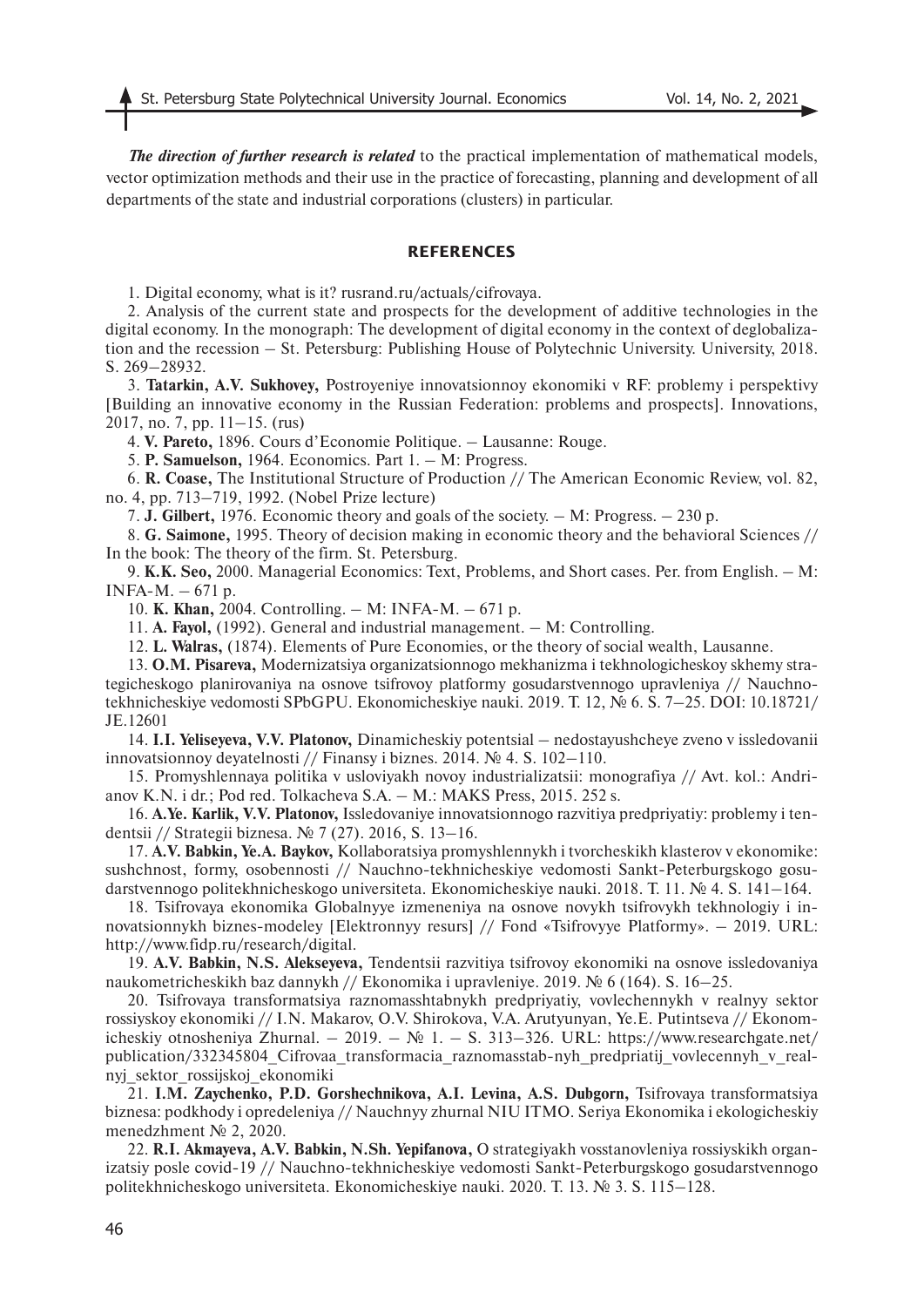23. **G.S. Merzlikina,** Innovative development of a region: Essential architecture of indicators. St. Petersburg State Polytechnical University Journal. Economics, 2000, no. 13–5, pp. 50–64. (rus). DOI: 10.187-21/JE.13504

24. Digital Technologies, Digital Disruption and Digital Strategy. Digital era Technology Operating Models. Deloitte The Netherlands. 2017. Vol. 1. 67 p.

25. **J. Fuller, M. Jacobides, M. Reeves,** The Myths and Realities of Business Ecosystems. 2019. URL: https://sloanreview.mit.edu/article/the-myths-and-realities-of-business-ecosystems/

26. **N. Furr, A. Shipilov,** Building the Right Ecosystem for Innovation. 2018. URL: https://sloanreview.mit.edu/article/building-the-right-ecosystem-for-innovation/

27. **L.A. Ismagilova, T.A. Gileva, M.P. Galimova, L.V. Sitnikova, G.A. Gilev,** The digital Transformation Trajectory of industrial Enterprises // Proceedings of the 33<sup>rd</sup> International Business Information Management Association Conference, IBIMA 2019: Education Excellence and Innovation Management through Vision 2020. 2019. Pp. 2033–2045.

28. **M.G. Jacobides, C. Cennamo, A. Gawer,** (2018). Towards a theory of ecosystems // Strategic Management Journal. 2018. Vol. 39. № 8. Pp. 2255–2276.

29. **Yu.K. Mashunin,** 2017. Analysis of the organiza-tion of control, optimization and practice of innovative development of the industrial cluster, St. Petersburg State Polytechnical University Journal. Economics, 10 (4), 187–197. DOI: 10.18721/JE. 1041828

30. **Yu.K. Mashunin,** 2017. Management of the region economy. M: RuSCIence. – 344. (rus). ISBN: 978-5-4365-1984-5

31. **Yu.K. Mashunin,** Strategic and Innovative Development of the Cluster based on the digital economy, St. Petersburg State Polytechnical University Journal. Economics, 11 (4) (2018) 85—99. DOI: 10.18721/JE.11406

32. **Yu.K. Mashunin,** Vector optimization with equal priority criteria, Izv. Russian Academy of Sciences. Tisa. 2017. No. 6. Pp. 80–99. https://rdcu.be/bhZ8i

33. **Yu.K. Mashunin,** 2020. Theory and Methods of Vector Optimization (Volume One). – Cambridge Scholars Published. – 183 p. ISBN: (10)1-5275-4831-7. ISBN: (13)978-1-5275-4831-2

34. Decision of the Board of the Eurasian Economic Commission No. 185 of September 3, 2013 "On approval of the list of statistical indicators of official Statistical Information provided to the Eurasian Economic Commission by the authorized bodies of States". https://www.garant.ru/products/ipo/ prime/doc/70345586/

### **СПИСОК ЛИТЕРАТУРЫ**

1. Digital economy, what is it? rusrand.ru/actuals/cifrovaya.

2. Analysis of the current state and prospects for the development of additive technologies in the digital economy. In the monograph: The development of digital economy in the context of deglobalization and the recession – St. Petersburg: Publishing House of Polytechnic University. University, 2018. S. 269–28932.

3. **Tatarkin, A.V. Sukhovey,** Postroyeniye innovatsionnoy ekonomiki v RF: problemy i perspektivy [Building an innovative economy in the Russian Federation: problems and prospects]. Innovations,  $2017$ , no. 7, pp.  $11-15$ . (rus)

4. **Pareto V.** 1896. Cours d'Economie Politique. – Lausanne: Rouge.

5. **Samuelson P.** 1964. Economics. Part 1. – M: Progress.

6. **Coase R.** The Institutional Structure of Production // The American Economic Review, vol. 82, no. 4, pp. 713–719, 1992. (Nobel Prize lecture)

7. **Gilbert J.** 1976. Economic theory and goals of the society. – M: Progress. – 230 p.

8. **Saimone G.** 1995. Theory of decision making in economic theory and the behavioral Sciences // In the book: The theory of the firm. St. Petersburg.

9. **Seo K.K.** 2000. Managerial Economics: Text, Problems, and Short cases. Per. from English. – M: INFA-M. – 671 p.

10. **Khan K.** 2004. Controlling. – M: INFA-M. – 671 p.

11. **Fayol A.** (1992). General and industrial management. – M: Controlling.

12. **Walras L.** (1874). Elements of Pure Economies, or the theory of social wealth, Lausanne.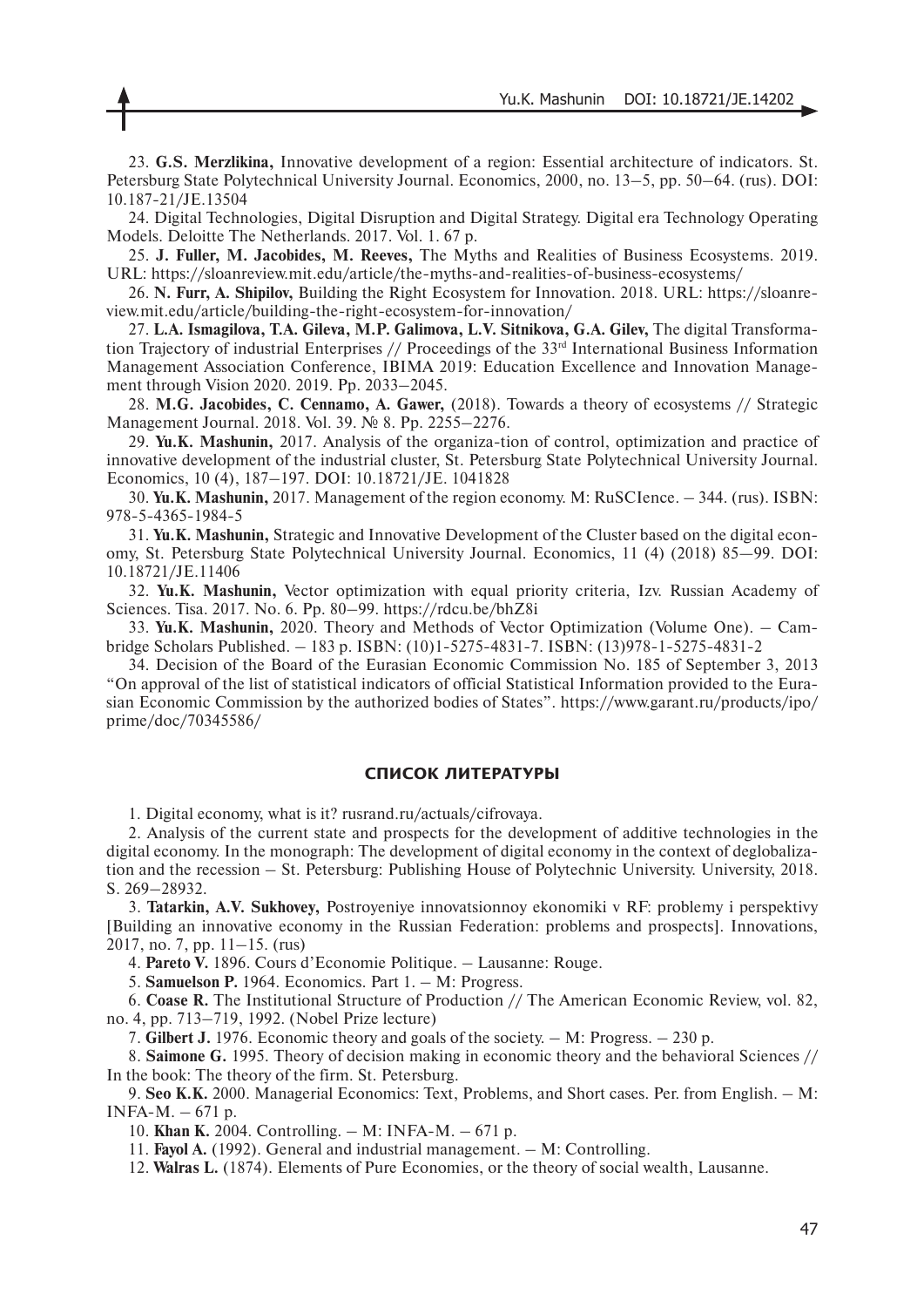13. **Писарева О.М.** Модернизация организационного механизма и технологической схемы стратегического планирования на основе цифровой платформы государственного управления // Научно-технические ведомости СПбГПУ. Экономические науки. 2019. Т. 12, № 6. С. 7-25. DOI: 10.18721/JE.12601

14. **Елисеева И.И., Платонов В.В.** Динамический потенциал – недостающее звено в исследовании инновационной деятельности // Финансы и бизнес. 2014. № 4. С. 102-110.

15. Промышленная политика в условиях новой индустриализации: монография / Авт. кол.: Андрианов К.Н. и др.; Под ред. Толкачева С.А. – М.: МАКС Пресс, 2015. 252 с.

16. **Карлик А.Е., Платонов В.В.** Исследование инновационного развития предприятий: проблемы и тенденции // Стратегии бизнеса. № 7 (27). 2016, С. 13–16.

17. **Бабкин А.В., Байков Е.А.** Коллаборация промышленных и творческих кластеров в экономике: сущность, формы, особенности // Научно-технические ведомости Санкт-Петербургского государственного политехнического университета. Экономические науки. 2018. Т. 11. № 4. С. 141–164.

18. Цифровая экономика: Глобальные изменения на основе новых цифровых технологий и инновационных бизнес-моделей [Электронный ресурс] // Фонд «Цифровые Платформы». – 2019. URL: http://www.fidp.ru/research/digital.

19. **Бабкин А.В., Алексеева Н.С.** Тенденции развития цифровой экономики на основе исследования наукометрических баз данных // Экономика и управление. 2019. № 6 (164). С. 16–25.

20. Цифровая трансформация разномасштабных предприятий, вовлеченных в реальный сектор российской экономики / И.Н. Макаров, О.В. Широкова, В.А. Арутюнян, Е.Э. Путинцева // Экономический отношения Журнал. – 2019. – №1. – С. 313–326. URL: https://www. researchgate.net/publication/332345804\_Cifrovaa\_transformacia\_raznomasstab-nyh\_predpriatij\_ vovlecennyh\_v\_realnyj\_sektor\_rossijskoj\_ekonomiki

21. **Зайченко И.М., Горшечникова П.Д., Лёвина А.И., Дубгорн А.С.** Цифровая трансформация бизнеса: подходы и определения // Научный журнал НИУ ИТМО. Серия Экономика и экологический менеджмент № 2, 2020

22. **Акмаева Р.И., Бабкин А.В., Епифанова Н.Ш.** О стратегиях восстановления российских организаций после covid-19 // Научно-технические ведомости Санкт-Петербургского государственного политехнического университета. Экономические науки. 2020. Т. 13. № 3. С. 115–128.

23. **Merzlikina G.S.** Innovative development of a region: Essential architecture of indicators. St. Petersburg State Polytechnical University Journal. Economics, 2000, no. 13–5, pp. 50–64. (rus). DOI: 10.187-21/JE.13504

24. Digital Technologies, Digital Disruption and Digital Strategy. Digital era Technology Operating Models. Deloitte The Netherlands. 2017. Vol. 1. 67 p.

25. **Fuller J., Jacobides M., Reeves M.** The Myths and Realities of Business Ecosystems. 2019. URL: https://sloanreview.mit.edu/article/the-myths-and-realities-of-business-ecosystems/

26. **Furr N., Shipilov A.** Building the Right Ecosystem for Innovation. 2018. URL: https://sloanreview.mit.edu/article/building-the-right-ecosystem-for-innovation/

27. **Ismagilova L.A., Gileva T.A., Galimova M.P., Sitnikova L.V., Gilev G.A.** The digital Transformation Trajectory of industrial Enterprises // Proceedings of the 33<sup>rd</sup> International Business Information Management Association Conference, IBIMA 2019: Education Excellence and Innovation Management through Vision 2020, 2019. Pp. 2033–2045.

28. **Jacobides M.G., Cennamo C., Gawer A.** (2018). Towards a theory of ecosystems // Strategic Management Journal. 2018. Vol. 39. № 8. Рp. 2255–2276.

29. **Mashunin Yu.K.** 2017. Analysis of the organization of control, optimization and practice of innovative development of the industrial cluster, St. Petersburg State Polytechnical University Journal. Economics, 10(4), 187–197. DOI: 10.18721/JE. 1041828

30. **Mashunin Yu.K.** 2017. Management of the region economy. M: RuSCIence. – 344. (rus). ISBN: 978-5-4365-1984-5

31. **Mashunin Yu. K.** Strategic and Innovative Development of the Cluster based on the digital economy, St. Petersburg State Polytechnical University Journal. Economics, 11 (4) (2018) 85—99. DOI: 10.18721/JE.11406

32. **Mashunin Yu.K.** Vector optimization with equal priority criteria, Izv. Russian Academy of Sciences. Tisa. 2017. No. 6. P. 80–99. https://rdcu.be/bhZ8i